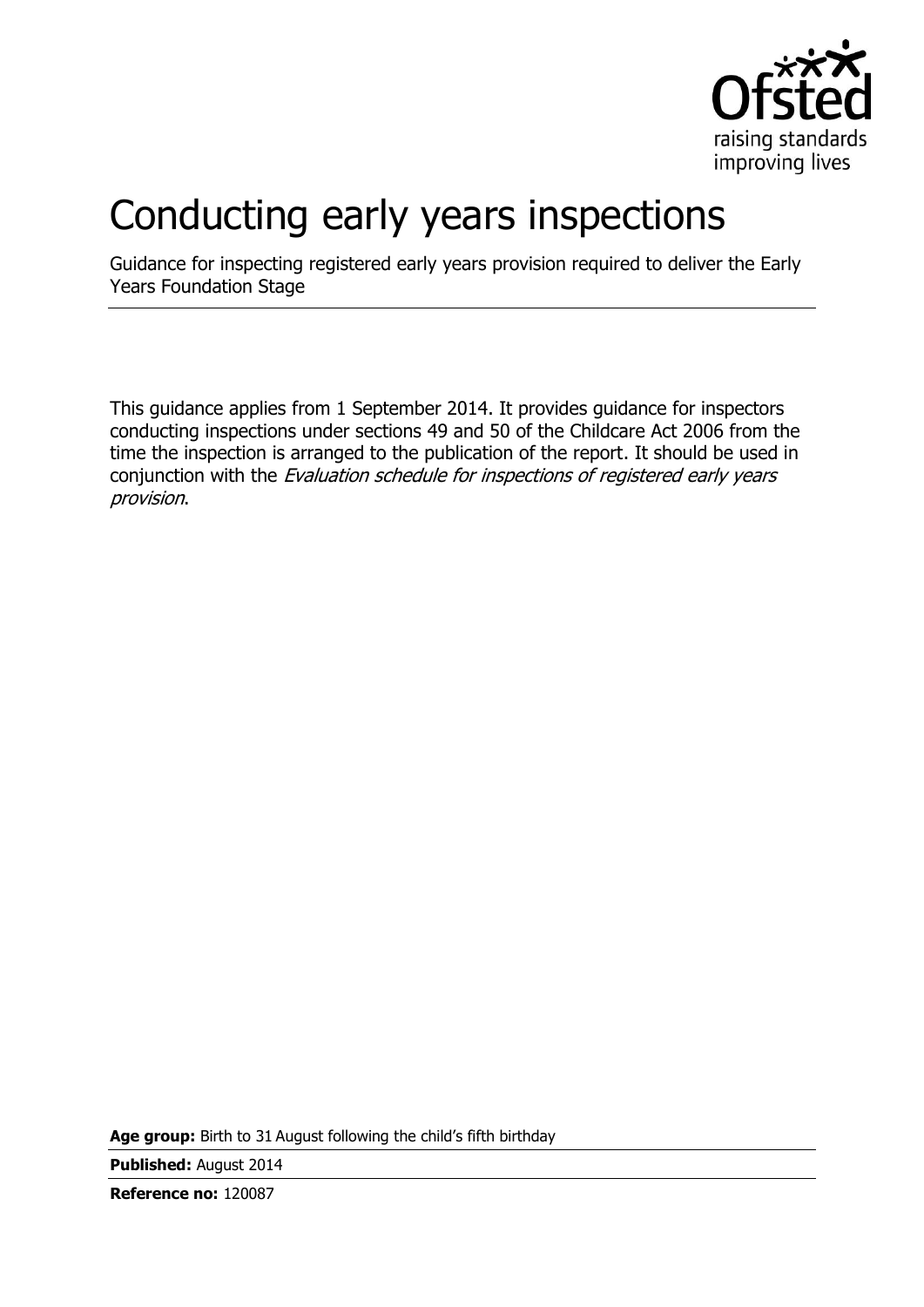The Office for Standards in Education, Children's Services and Skills (Ofsted) regulates and inspects to achieve excellence in the care of children and young people, and in education and skills for learners of all ages. It regulates and inspects childcare and children's social care, and inspects the Children and Family Court Advisory Support Service (Cafcass), schools, colleges, initial teacher training, work-based learning and skills training, adult and community learning, and education and training in prisons and other secure establishments. It assesses council children's services, and inspects services for looked after children, safeguarding and child protection.

If you would like a copy of this document in a different format, such as large print or Braille, please telephone 0300 123 1231, or email enquiries@ofsted.gov.uk.

You may reuse this information (not including logos) free of charge in any format or medium, under the terms of the Open Government Licence. To view this licence, visit www.nationalarchives.gov.uk/doc/open-government-licence/, write to the Information Policy Team, The National Archives, Kew, London TW9 4DU, or email: psi@nationalarchives.gsi.gov.uk.

This publication is available at www.ofsted.gov.uk/resources/120087.

Interested in our work? You can subscribe to our website for news, information and updates at www.ofsted.gov.uk/user.

**Ofsted** Piccadilly Gate Store Street Manchester M1 2WD

T: 0300 123 1231 Textphone: 0161 618 8524 E: enquiries@ofsted.gov.uk W: www.ofsted.gov.uk

No. 120087 © Crown copyright 2014

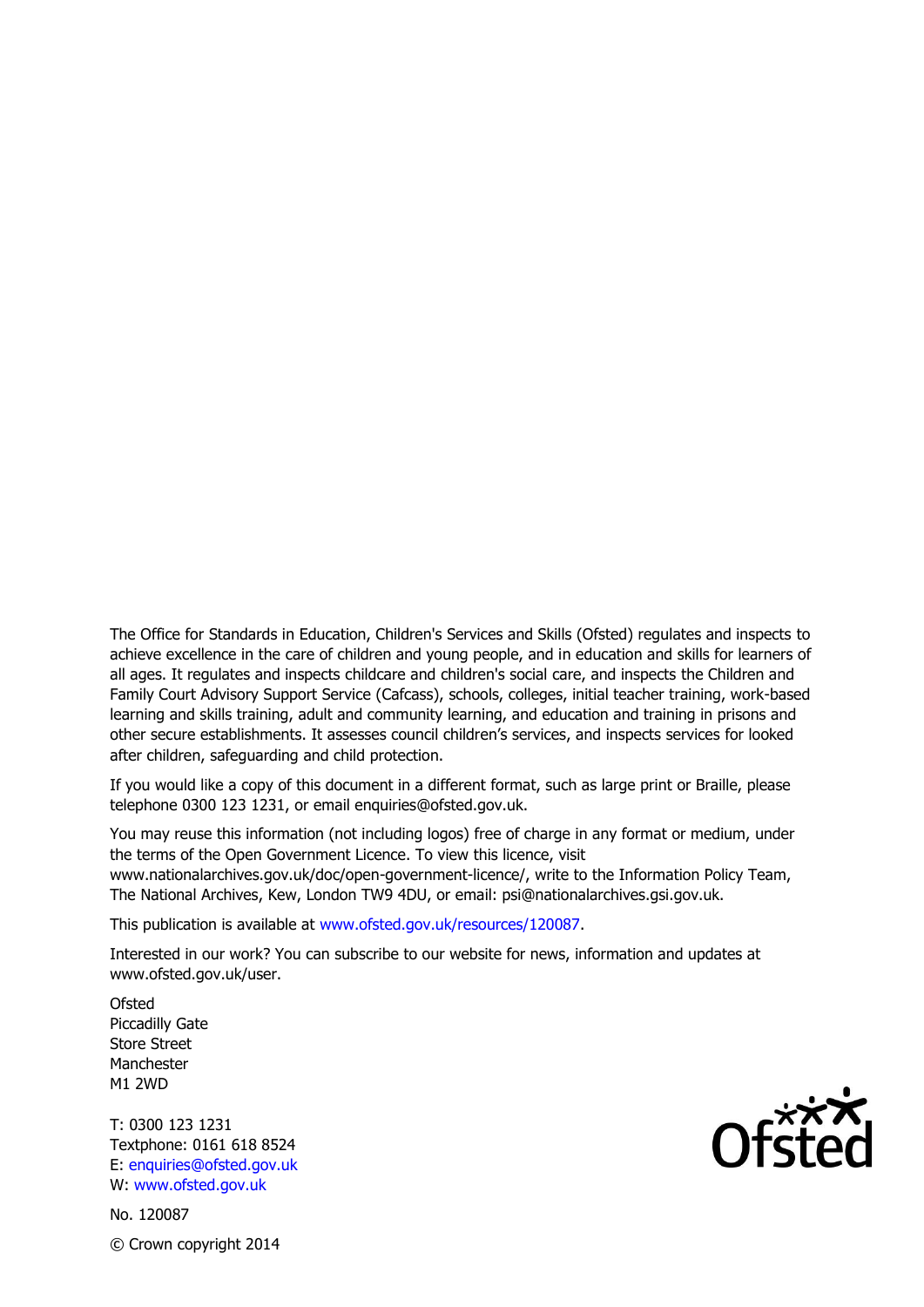# **Contents**

| <b>Introduction</b>                                                                                                                                 | 4                |
|-----------------------------------------------------------------------------------------------------------------------------------------------------|------------------|
| The time available for inspection                                                                                                                   | 5                |
| Little or no notice of inspection                                                                                                                   | 5                |
| The process of inspection                                                                                                                           | 5                |
| Before the inspection                                                                                                                               | $\frac{5}{7}$    |
| During the inspection                                                                                                                               |                  |
| Arrival                                                                                                                                             | $\boldsymbol{7}$ |
| Meeting with the provider                                                                                                                           | 8                |
| Gathering and recording evidence                                                                                                                    | $\mathbf{9}$     |
| Observations of activities and care routines                                                                                                        | 11               |
| The views of parents                                                                                                                                | 15               |
| Documentation                                                                                                                                       | 15<br>18         |
| Keeping the provider informed about the progress of the inspection<br>Discussion with the provider about actions or recommendations for improvement |                  |
|                                                                                                                                                     | 19               |
| At the end of the on-site inspection                                                                                                                | 19               |
| Formal feedback                                                                                                                                     | 20               |
| After the inspection                                                                                                                                | 21               |
| The inspection report                                                                                                                               | 21               |
| Notifying Ofsted of changes                                                                                                                         | 22               |
| Provision not meeting requirements                                                                                                                  | 22               |
| Provision judged as inadequate                                                                                                                      | 23               |
| Failure to notify Ofsted and/or meet conditions of registration                                                                                     | 24               |
| Concerns and complaints about the inspection                                                                                                        | 24               |
| <b>Particular considerations</b>                                                                                                                    | 25               |
| Post-registration inspections                                                                                                                       | 25               |
| Educational and philosophical approaches                                                                                                            | 25               |
| Provision that primarily educates children in their home language                                                                                   | 26               |
| Before/After school care and holiday provision                                                                                                      | 26               |
| Additional guidance                                                                                                                                 | 27               |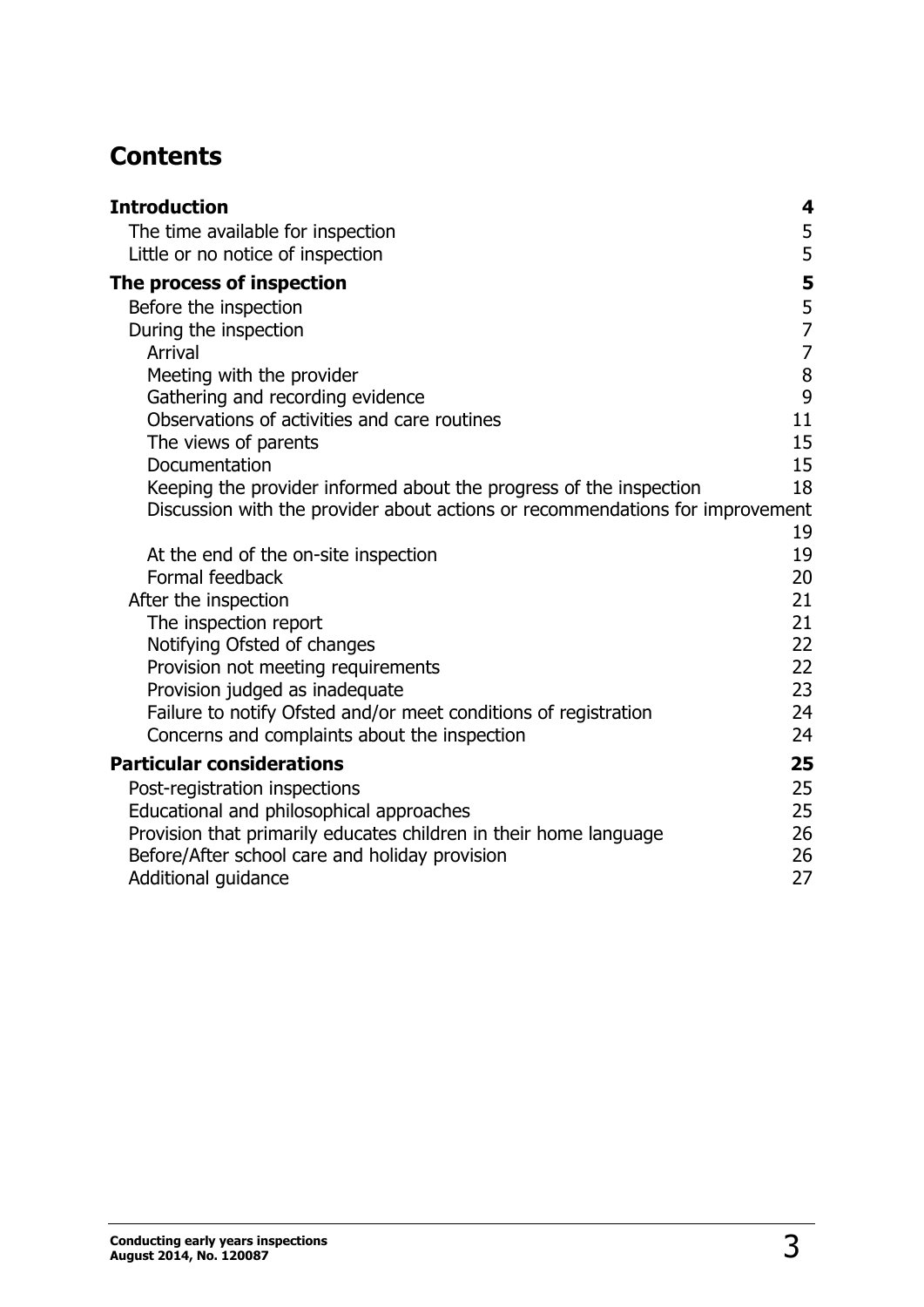

# <span id="page-3-0"></span>**Introduction**

1. This document provides guidance for inspectors conducting inspections under sections 49 and 50 of the Childcare Act 2006 and covers the period from the time the inspection is arranged to the publication of the report. It must be used in conjunction with the *Evaluation schedule for inspections of registered early years* provision.<sup>1</sup> It includes additional information about inspection in particular circumstances, for example where there are no children on roll.

2. Provision which has been registered on the Early Years Register is subject to inspection. This includes: **childminders** and **group provision:** nurseries; preschools; private nursery schools; before and after school care and holiday playschemes for children in the early years age group;<sup>2</sup> school provision where children under three attend<sup>3</sup> and/or where no child attending is a pupil of the school and/or it is not part of the school's activities.

3. Inspectors must have a thorough knowledge and understanding of all aspects of the *Statutory framework for the Early Years Foundation Stage*.<sup>4</sup> This includes the way in which young children learn and develop and the importance of secure emotional attachments to children's well-being.

4. If, during the course of an inspection, a safeguarding issue comes to light, inspectors must follow procedures set out in the document *Ofsted safequarding* policy and procedures.<sup>5</sup>

5. Inspectors must follow the code of conduct set out in the Framework for the regulation of provision on the Early Years Register.<sup>6</sup> They should tailor inspection activities for childminders and very small childcare provision to ensure that meetings with the provider are fitted around their work with children. Inspectors should ensure that they gather the evidence they need from discussions and joint observations, while being mindful not to overload the provider.

j

 $<sup>1</sup>$  Evaluation schedule for inspections of registered early years provision (120086), Ofsted, 2014;</sup> [www.ofsted.gov.uk/resources/120086.](http://www.ofsted.gov.uk/resources/120086)<br><sup>2</sup> Children in the early vears ago group

Children in the early years age group are those aged from birth to 31 August following their fifth birthday.

 $3$  Children who are two years old when they start school but are three by the end of their first term at school (known as rising threes), may count as age three when deciding whether a provider needs to register. For more information see our factsheet Registration not required, Ofsted, 2014; [www.ofsted.gov.uk/resources/080134.](http://www.ofsted.gov.uk/resources/factsheet-childcare-registration-not-required)

<sup>&</sup>lt;sup>4</sup> Statutory framework for the Early Years Foundation Stage, Department for Education, 2014; [https://www.gov.uk/government/publications/early-years-foundation-stage-framework--2.](https://www.gov.uk/government/publications/early-years-foundation-stage-framework--2)

<sup>5</sup> Ofsted safeguarding policy and procedures (20070046), Ofsted, 2010;

[www.ofsted.gov.uk/resources/ofsted-safeguarding-policy-and-procedures.](http://www.ofsted.gov.uk/resources/ofsted-safeguarding-policy-and-procedures) 6 Framework for the regulation of provision on the Early Years Register (120288), Ofsted, 2014; [www.ofsted.gov.uk/resources/120288](http://www.ofsted.gov.uk/resources/framework-for-regulation-of-provision-early-years-register)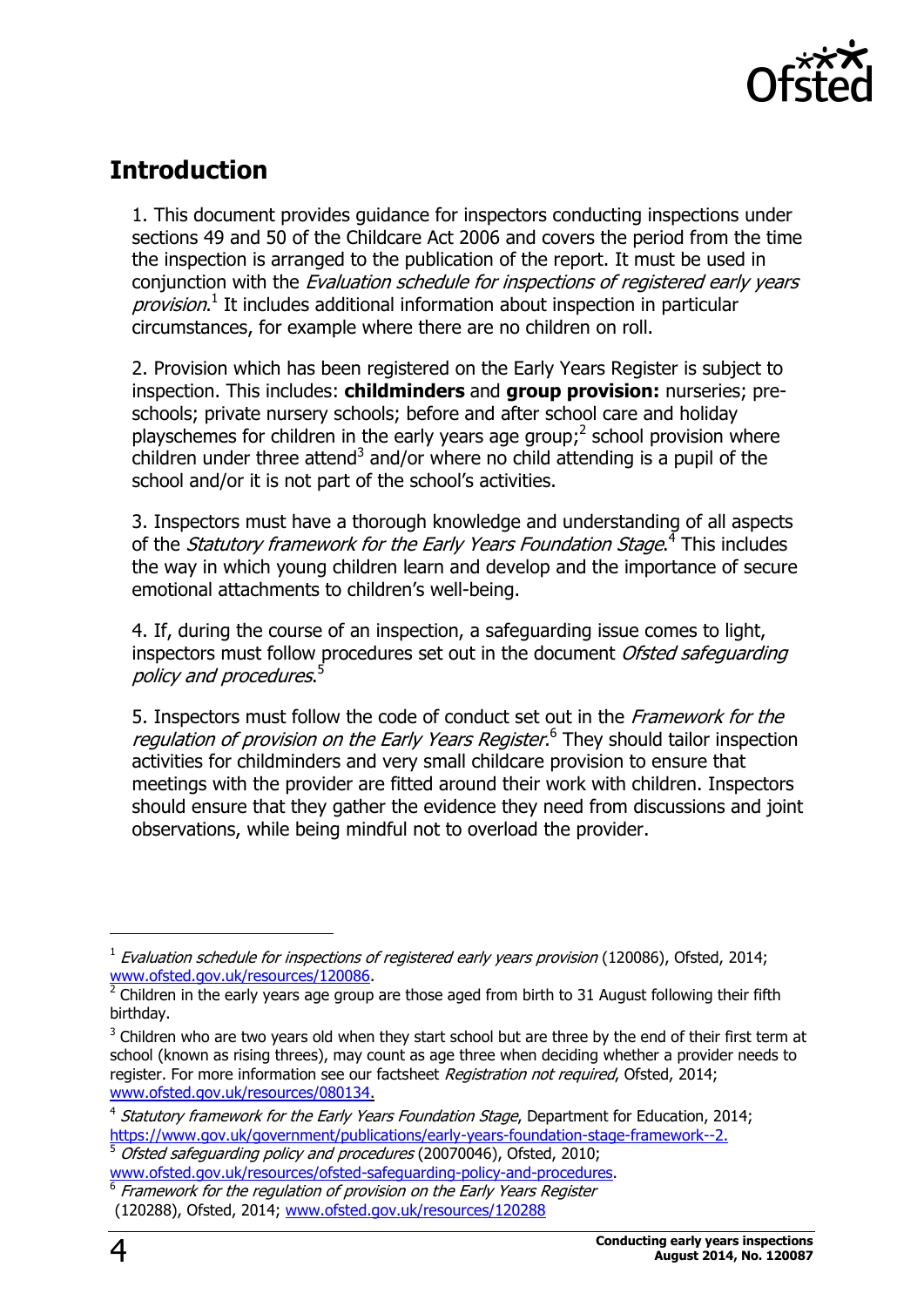

## <span id="page-4-0"></span>**The time available for inspection**

6. The size and complexity of provision will determine the amount of time spent on inspection and the number of inspectors that are deployed. When inspecting a **childminder** the inspector will normally be on the premises for about three hours. For **group provision** which operates restricted hours it is likely the inspector will be present for around four hours. Where provision is open for longer than this, the inspection usually takes at least six hours, and sometimes longer if the provision is very large.

## <span id="page-4-1"></span>**Little or no notice of inspection**

7. **Group providers** normally receive no notice of the inspection. **Childminders** or group providers that do not operate regularly, such as summer play schemes, will usually receive a call no more than five days before the inspection to check which days they are operating and whether there are children on roll<sup>7</sup> and present. The inspector must not specify the date of the inspection but should indicate the time by which the inspection will start. This will allow the childminder to leave the house if the inspector has not arrived by that time. If there are no children on roll or present, the inspection will be rescheduled unless there are good reasons why it must go ahead; for example, because it is close to the end of the inspection cycle.

8. Ofsted will normally carry out inspections without notice where inspections are prioritised because of concerns. Having no children on roll or present on the day is unlikely to lead to these inspections being deferred.

# <span id="page-4-2"></span>**The process of inspection**

## <span id="page-4-3"></span>**Before the inspection**

- 9. When planning for inspection the inspector must do the following:
	- $\blacksquare$  Check which register/s the provider is on.<sup>8</sup> Where the inspector makes contact with the provider before the visit s/he must confirm the registration details. If there is any uncertainty about the registration, the inspector should contact the Applications, Regulatory and Contact Team (ARC) and delay carrying out the inspection until the matter is resolved.
	- Check the accuracy of the information about individuals connected with the registration in order to follow this up at inspection. If the inspector makes

-

 $^7$  See also *Guidance for inspecting childminders and childcare providers with no children on roll or no* children present at the time of the inspections (080173), Ofsted, 2014; [www.ofsted.gov.uk/resources/080173.](http://www.ofsted.gov.uk/resources/080173)

 $8$  If a provider is registered on the Early Years Register, they may also register on the Childcare Register – if they comply with the requirements – without completing a new application. Providers on the Childcare Register must complete an application form and apply to be registered on the Early Years Register.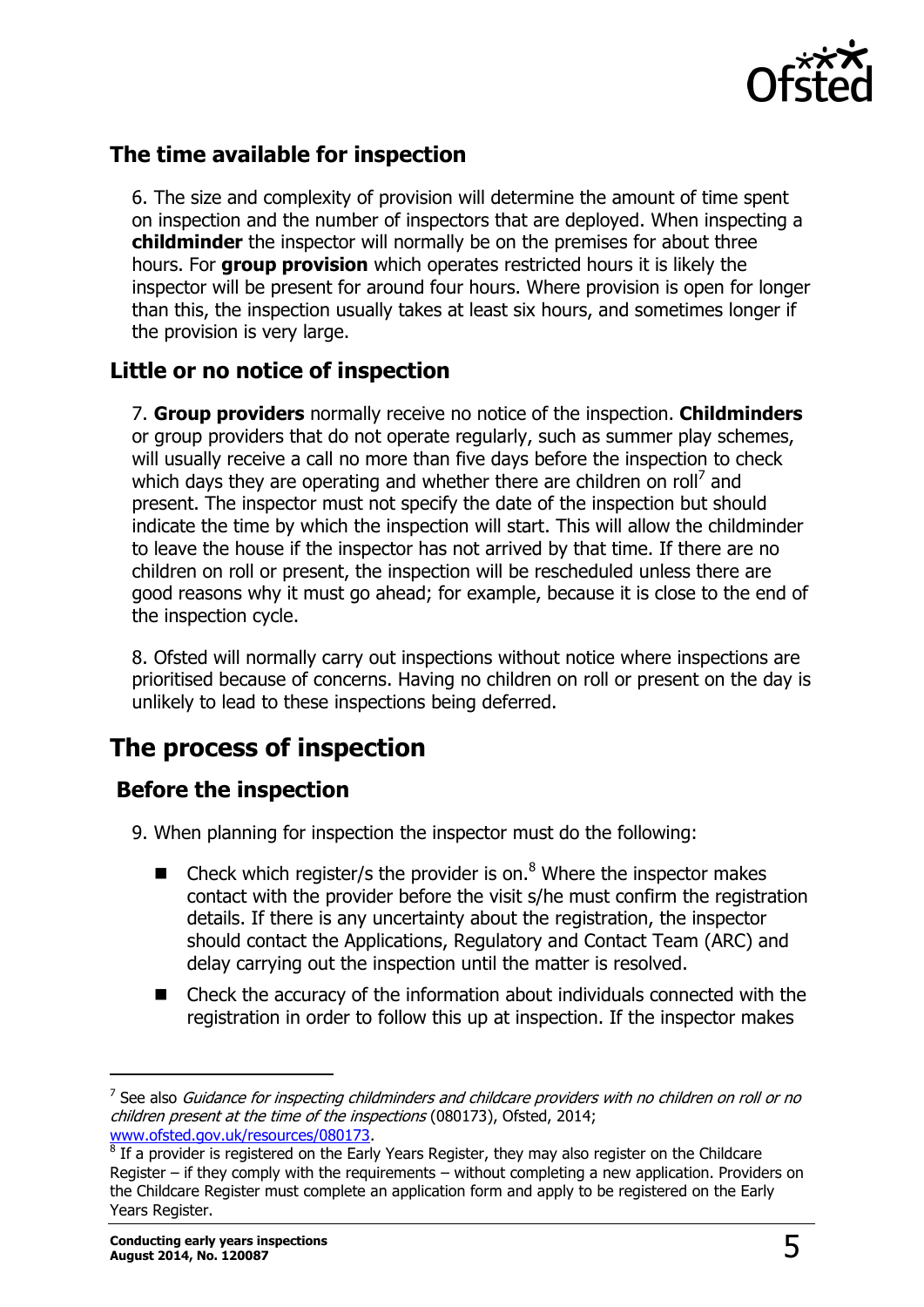

contact with the provider before the inspection s/he may check the accuracy of these details during the telephone call.

- Review all the information provided on the Provider Information Portal (PIP) or through the pre-inspection pack, including any previous concerns and any suggested lines of enquiry provided about live or previous concerns. Inspectors must confirm in their evidence that they have done this. Reviewing this information is essential so that the inspector has a full history of the setting and can develop and pursue relevant lines of enquiry during the inspection. S/he must check if any serious incidents are under investigation. If the inspector has any concerns about safeguarding or the complexity of the inspection they should contact their line manager.
- Check whether any information has been received since the date of registration or the last inspection. This information is sent in the inspection pack and includes any concerns about the provision, comments about issues that may be followed up at the next visit and any outstanding actions or recommendations.
- Consider the previous report if there is one and any other published information, such as outcome summaries of previous concerns. Note any points to follow up, for example, where any previous actions or recommendations need to be checked to ensure the provider has been able to sustain any improvements made through meeting previous actions and/or recommendations.
- Where the previous judgement was inadequate, check for monitoring letters; note whether any actions or recommendations were raised as a result of monitoring visits; identify whether any outstanding actions or recommendations need to be checked.
- Update the information about the setting, and be ready to agree this with the provider. Inspectors **must not** simply copy and paste the information about the setting from previous reports as circumstances may have changed since the last inspection.
- Review the provider's self-evaluation summary where available.
- Check whether providers have a webpage. This may give useful details about the provision and may give access to self-evaluation information or improvement plans.

10. The inspector should draft a brief note in their toolkit about lines of inspection enquiry, any concerns that have been raised and the main inspection activities they expect to cover. Inspectors must make sure that their lines of enquiry include any relevant issues from their review of the pre-inspection information or any issues they have specifically been asked to follow up. They may wish to modify this note in the light of preliminary discussions with the provider.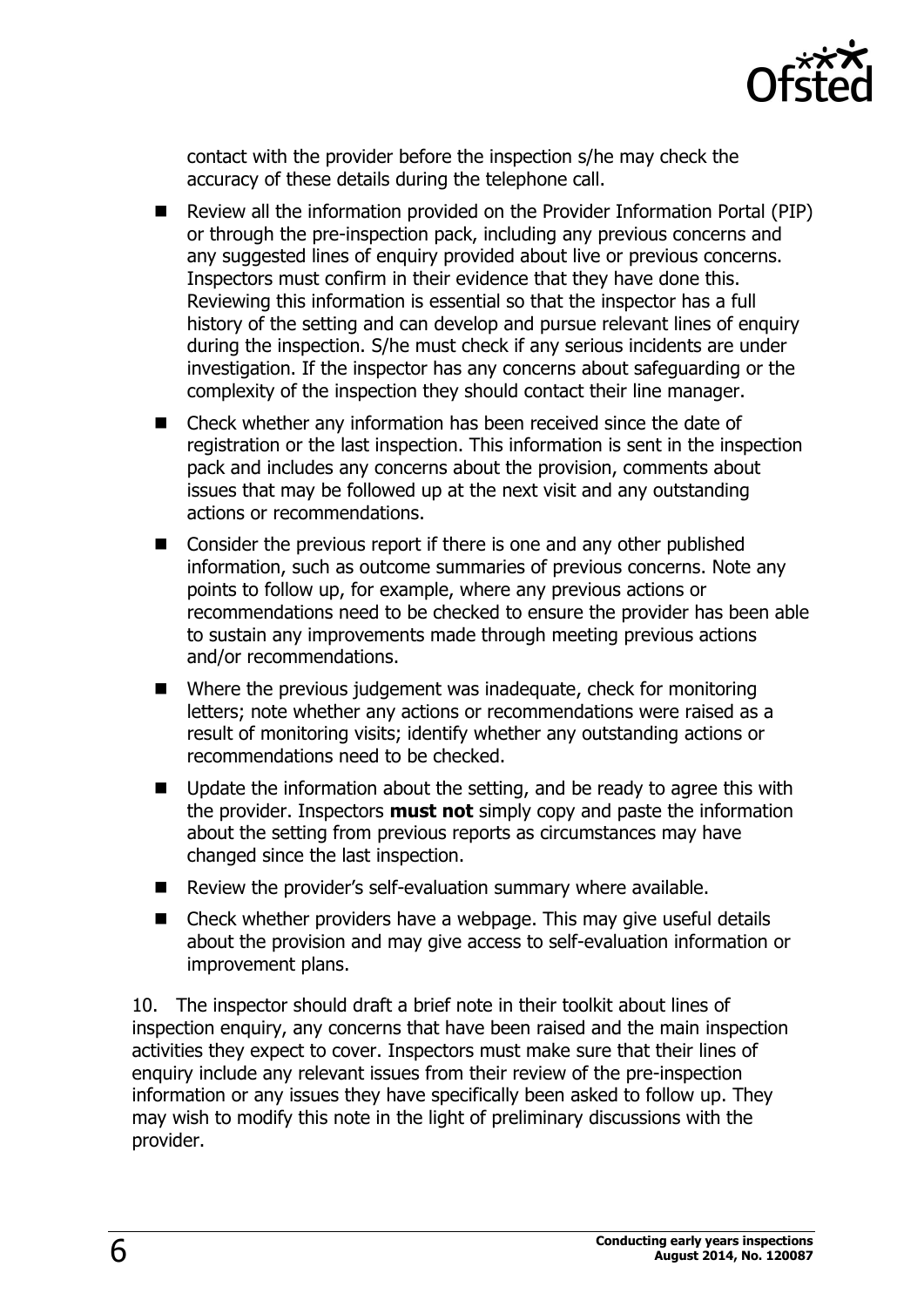

# <span id="page-6-0"></span>**During the inspection**

#### <span id="page-6-1"></span>**Arrival**

- 11. When the inspector arrives at the provision s/he must:
	- $\blacksquare$  introduce themselves and show the provider their identification passbook the inspector must allow the provider time to read the passbook and contact Ofsted or the inspection service provider to confirm the identity of the inspector if they wish to do so
	- $\blacksquare$  ask the provider to display the notice of inspection so that parents are aware an inspection is taking place
	- $\blacksquare$  make arrangements to talk to parents this may be almost immediately if parents are present
	- make arrangements for a longer meeting at a convenient time with the provider
	- refer to any concerns that have led to the inspection being brought forward or prioritised, but should be mindful of the need to maintain confidentiality and to protect sensitive information, for example details about any person who raises a concern with Ofsted that triggers an inspection. The inspector must not confirm, and must take all reasonable steps during the inspection to protect, the identity of any person who has given Ofsted information, even if asked to do so by the provider
	- $\blacksquare$  confirm the accuracy of, or any changes to, the information about the setting. Inspectors **must** check staff qualifications and record them in their toolkit
	- agree a timetable for inspection activities, including joint observations
	- ask for the provider's self-evaluation if the provider has not submitted a self-evaluation form to Ofsted, or where they have done so, confirm with the provider the date the form was completed
	- ask the provider about the different groups of children attending the setting to plan which children to track
	- make arrangements for feedback to the provider at the end of the inspection
	- $\blacksquare$  tour the premises and should follow up any matters that arise during the tour of the provision. In **childminding provision** the inspector only needs to see the parts of the property that are used by minded children, unless any information has been received about other parts of the property that may have an impact on the care of children.

#### **in group provision only:**

ask the manager to contact the provider or the nominated person to make them aware of the inspection and provide an opportunity to be present during the inspection and/or feedback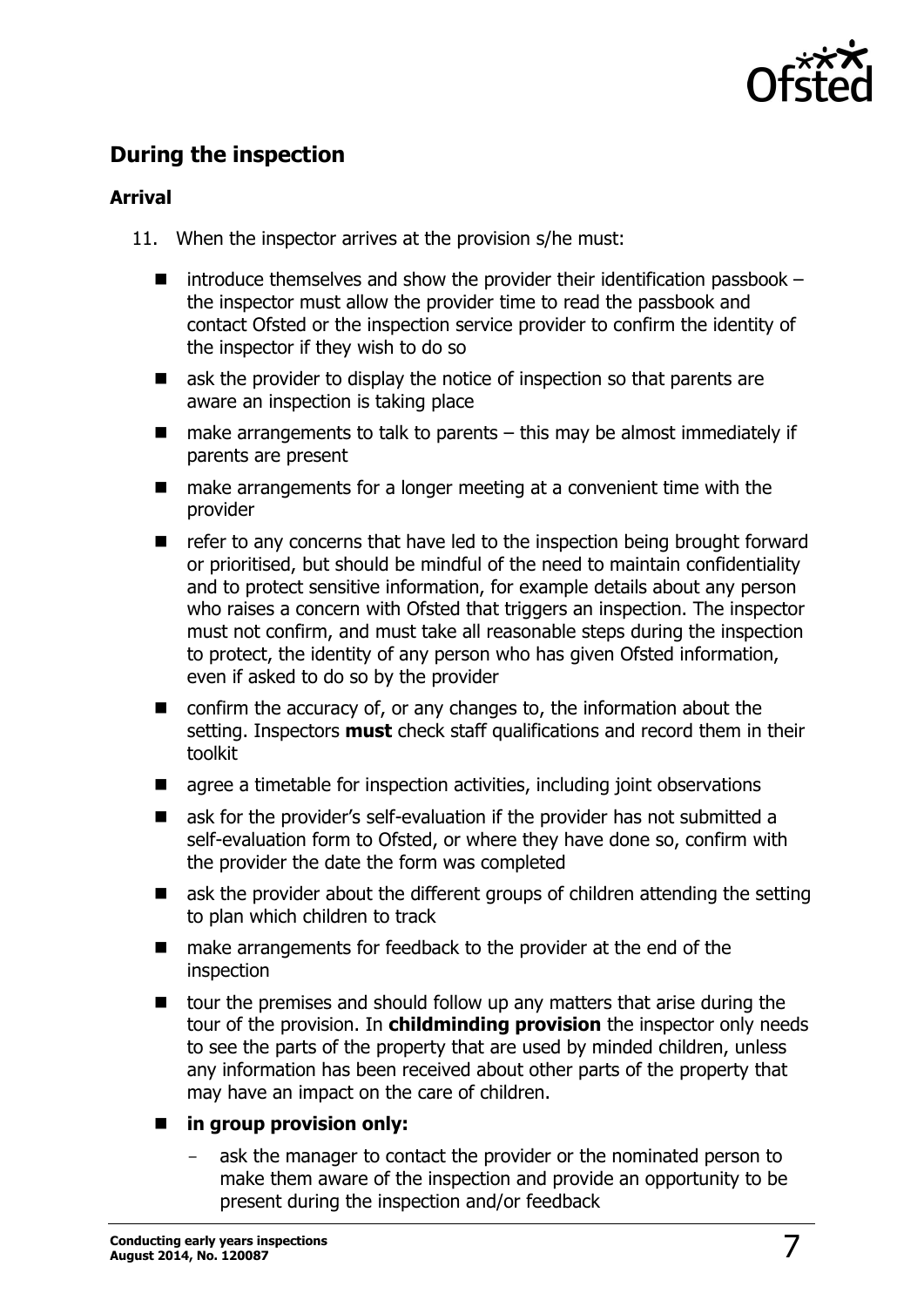

- in rare cases, confirm arrangements for any additional meetings, for example with the special educational needs coordinator (SENCO) or person responsible for child protection
- confirm arrangements for any joint observations in group provision.

#### <span id="page-7-0"></span>**Meeting with the provider**

12. As part of the inspection, the inspector must meet with the provider, or the manager if the provider is not present. The inspector must consider the best time to hold the meeting with the provider. Normally it should be early in the inspection so that the matters discussed can be followed up during the inspection.

13. Where the provision operates from one room or in the provider's home it is expected that the meeting will take place when the children are engaged in activities and at appropriate moments during the general observations. The inspector should be mindful that the provider will still have to supervise children and continue to meet their needs during the inspection. Where the provider is not working directly with children and the meeting takes place in a room or office it is expected to take no longer than one hour and in most cases will be much shorter to ensure the main evidence is from direct observation.

14. Where the manager or nominated person has changed since the last inspection, the inspector must ensure that the provider meets the requirements of the Early Years Foundation Stage. The inspector should find out whether the roles and responsibilities of the provider and manager are clear. The inspector should also make sure the provider understands that legal accountability cannot be delegated to the manager.

15. The initial discussion should refer to issues being followed up during the inspection and times should be agreed for further discussion, in order to update the provider on the inspection findings. The inspector must evaluate:

- whether leaders' and managers' roles are clearly established and whether they understand and meet the requirements of the Early Years Foundation Stage
- how well leaders and managers monitor the delivery of the early years curriculum, planning and assessment, and the extent to which children's needs are identified and met through high quality teaching and timely interventions
- $\blacksquare$  the effectiveness of staff supervision, performance management, training and ongoing professional development and its impact on children's wellbeing and learning and development
- $\blacksquare$  the use of self-evaluation in informing priorities and setting challenging targets for improvement, including:
	- how the views of parents, children and partners contribute to selfevaluation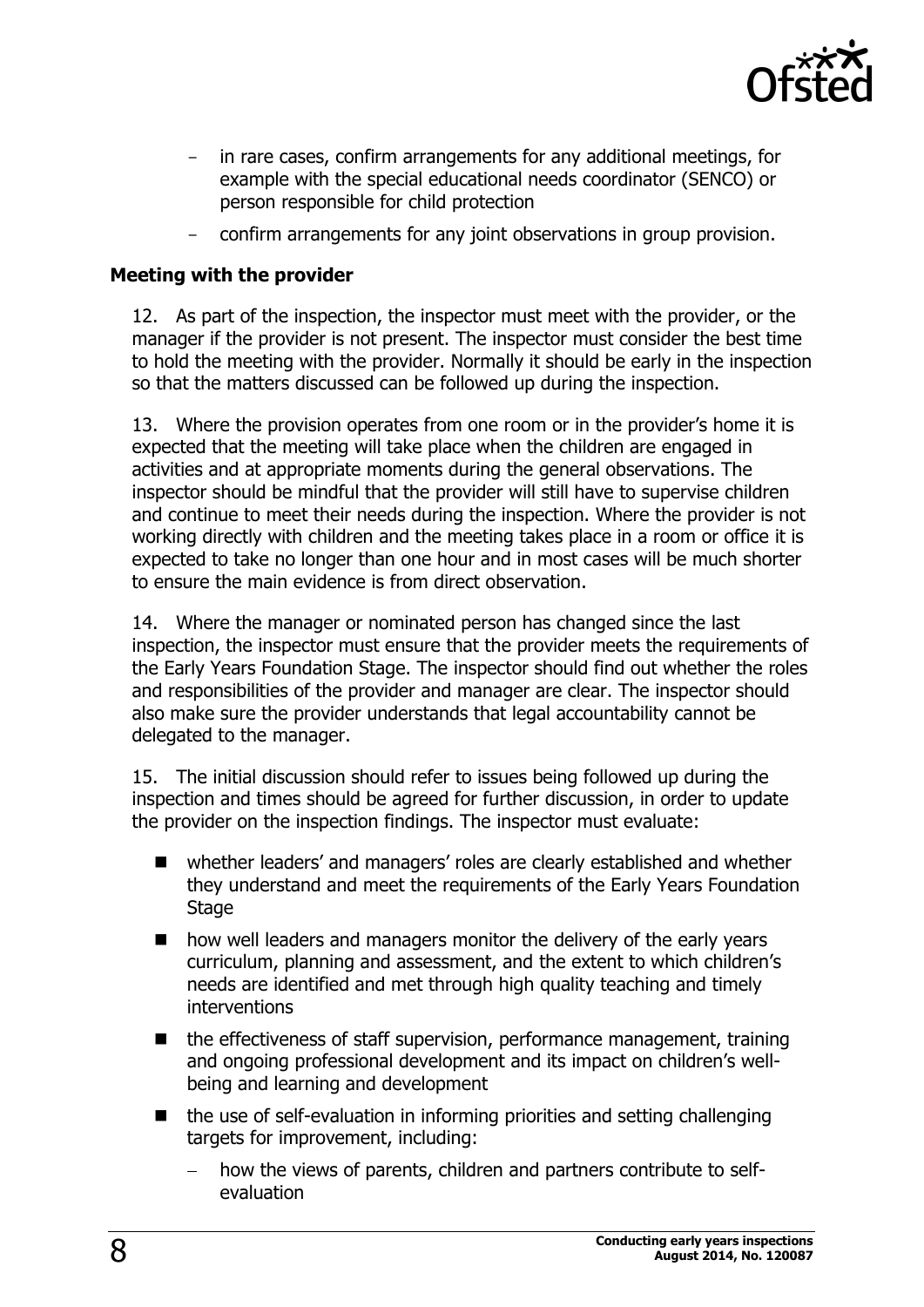

- progress towards any actions that have been set and/or recommendations raised at the last inspection or following a monitoring visit
- the effectiveness of the provider's plans for improving the quality of teaching and children's achievements, particularly of the most vulnerable
- $\blacksquare$  the extent to which standards are set and maintained by the provider and ensure practice is consistent
- $\blacksquare$  the effectiveness of partnership work including that needed to secure support for children with identified needs, children transferring to other settings and to school
- arrangements for safeguarding children, including child protection procedures, risk assessment of the premises and outings, staff recruitment procedures and staff supervision.

#### <span id="page-8-0"></span>**Gathering and recording evidence<sup>9</sup>**

16. The inspector must spend as much time as possible observing a wide range of activities and care routines, talking to practitioners and children about what they are doing and evaluating children's understanding and engagement in learning. In setting up the inspection the inspector should involve the provider in the inspection and explain how and where evidence will be gathered.

17. Evidence must be recorded during the inspection and before judgements are fed back to the provider. The inspector may choose to record evidence electronically or in handwritten notes. Recorded evidence should be clear, precise, evaluative and capture facts about the setting.

18. Individuals can be named in inspection evidence if it is necessary for the inspector to identify them. This may be, for example, to pursue and document particular lines of enquiry in evidence related to those individuals and to avoid them being confused with others. The inspector should also highlight and/or identify any information that has been provided 'in confidence' but in these circumstances should carefully consider whether it is necessary to identify the person who has given the information.

19. The electronic toolkit is the main record of evidence for the inspection and may be scrutinised for retrieval, for quality assurance monitoring, as a source of evidence in the event of a complaint and where a Freedom of Information request is received.

20. The inspection evidence is retained for the period of time set out in our file retention schedule. This is normally six months from the date of publication of the

-

<sup>&</sup>lt;sup>9</sup> Evidence is drawn from past history, observation, talking with children and adults - including parents - and scrutiny of documents.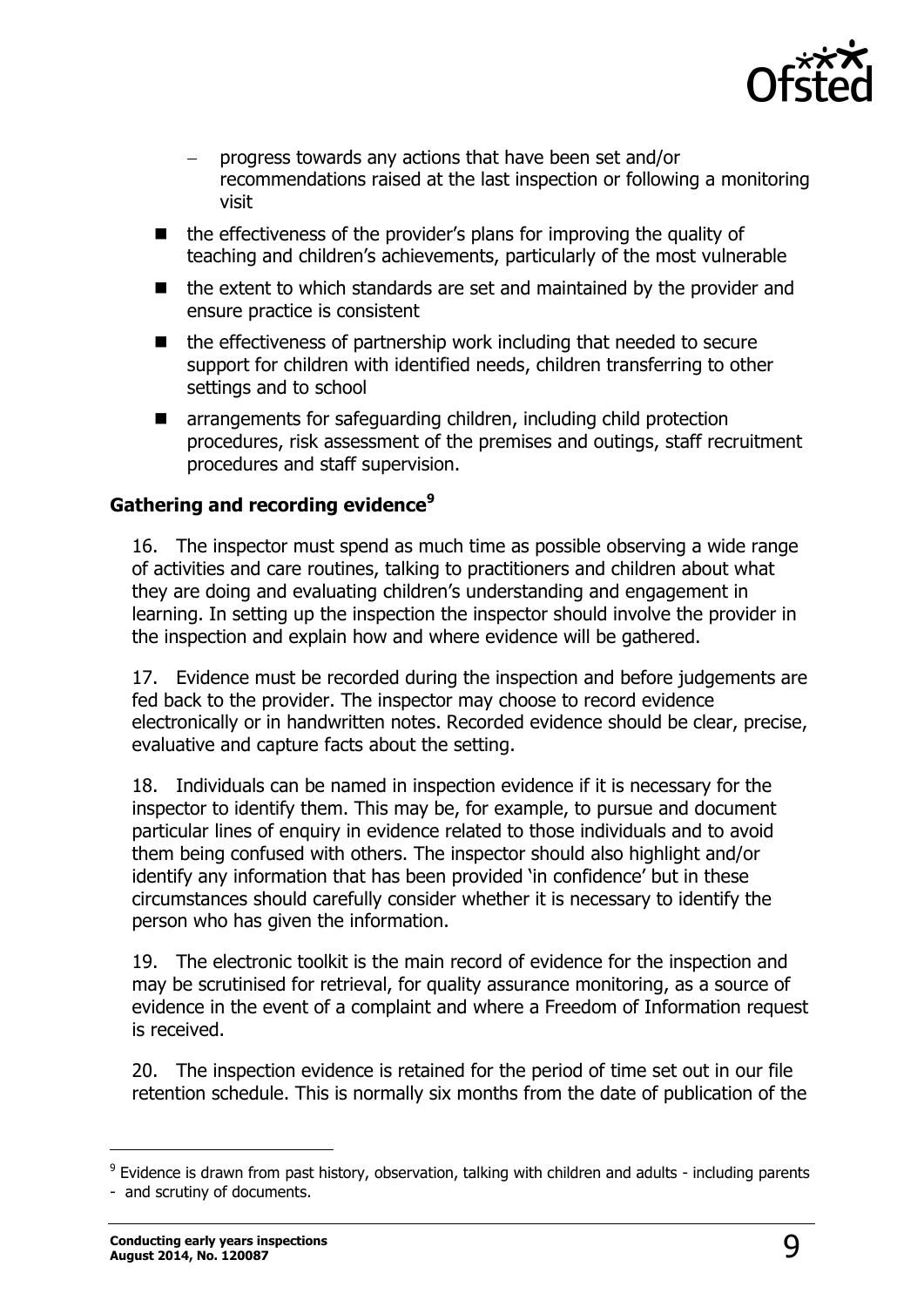

inspection report. Inspection evidence must be kept for longer than six months where:

- there is an action relating to safeguarding (evidence should be kept until the action is closed)
- $\blacksquare$  there is monitoring of the provision or an investigation linked to the inspection (evidence should be kept until the next inspection or until the relevant Ofsted region decides it can be destroyed)
- there is a request by a senior Ofsted manager to keep the evidence for a specified time and purpose (for example, where there is an appeal against enforcement action or an ongoing complaint)
- $\blacksquare$  there is a threatened or existing litigation claim against Ofsted, such as a Judicial Review.

#### **Judging progress**

21. Any evaluation of children's progress towards the early learning goals must be judged in relation to their starting points, their individual needs, how long they have been at the provision and how often they attend. The inspector should examine the information that the provision gathers about what children know, can do and enjoy when they start to attend. Evidence of starting points can also be gained by talking with staff and parents about the level of children's social, communication and physical skills on entry, and, importantly, by observing children new to the provision.

22. The inspector must use the evidence to evaluate how well the provider and practitioners know about, and understand, the progress children are making towards the early learning goals. The inspector must judge whether adults have appropriately high expectations for children. In particular, the inspector must judge:<sup>10</sup>

- whether children are performing at typical levels of development and whether children who are disadvantaged or underperforming are catching up quickly
- how well the provider and practitioners know and understand the Early Years Foundation Stage learning and development requirements
- how and when parents are asked for information about their child's development

j

 $10$  Inspectors may find it helpful to refer to *Early years outcomes*, DfE, 2013: a non-statutory guide for practitioners and inspectors to help inform understanding of child development through the early years [https://www.gov.uk/government/publications/early-years-outcomes.](https://www.gov.uk/government/publications/early-years-outcomes)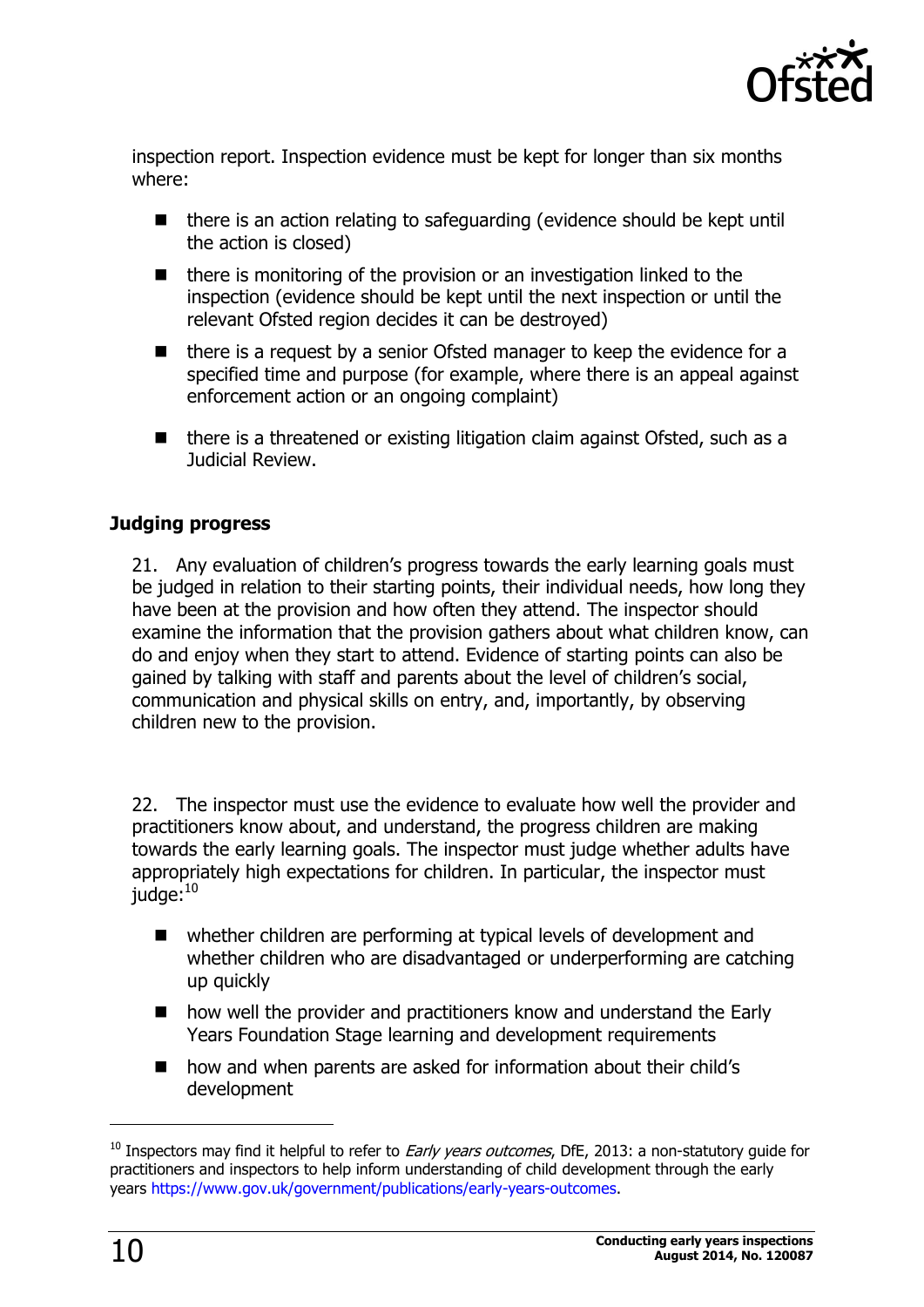

- how often practitioners share a good quality summary of their observations of children with the children's parents, and their plans for reviewing children's progress at age two
- whether practitioners can reliably identify children whose learning and development is not at a typical level for their age, and what actions they have taken to ensure those children make sufficient progress
- any changes made to activities, resources, routines and/or the environment as a result of observations, and subsequent evaluations of the impact of those changes
- the involvement of the SENCO and/or other partners where there are concerns about a child's development and learning.

#### <span id="page-10-0"></span>**Observations of activities and care routines**

23. Inspectors must spend most of the inspection time gathering first-hand evidence by observing children and practitioners during learning activities, play and daily care routines.

24. Observations enable inspectors to evaluate the quality of teaching and care practices. They can judge the contribution practitioners make to children's learning and progress, and safety and well-being, especially the quality of adults' interactions with children of different ages.

25. The inspector should observe whether adult interactions are merely concerned with supervising and caring for children, or whether adults motivate children, encourage them to be independent and support them to manage their personal needs relative to their ages. In particular, the inspector should evaluate whether adults' questions challenge children to think and find out more by encouraging them to speculate and test ideas through trial and error. They should also assess whether adults model language well, develop children's ability to express their ideas and extend their use of new words. The inspector should identify what children can do by themselves and what they can do when supported by a practitioner.

26. Equally important are times when practitioners leave children alone to explore, make their own discoveries, solve problems and learn skills through selfinitiated play. The inspector should evaluate the skill of practitioners by observing how and when adults intervene in children's play. The inspector should not routinely expect to see detailed written plans for the activities they observe, although they must look at plans when they are offered by practitioners. The inspector should focus on the overall quality of the approach and whether the planning, interventions and evaluation of activities ensure there is a consistent approach to teaching and learning. This will enable them to identify the most important areas for improvement in relation to children's learning and progress.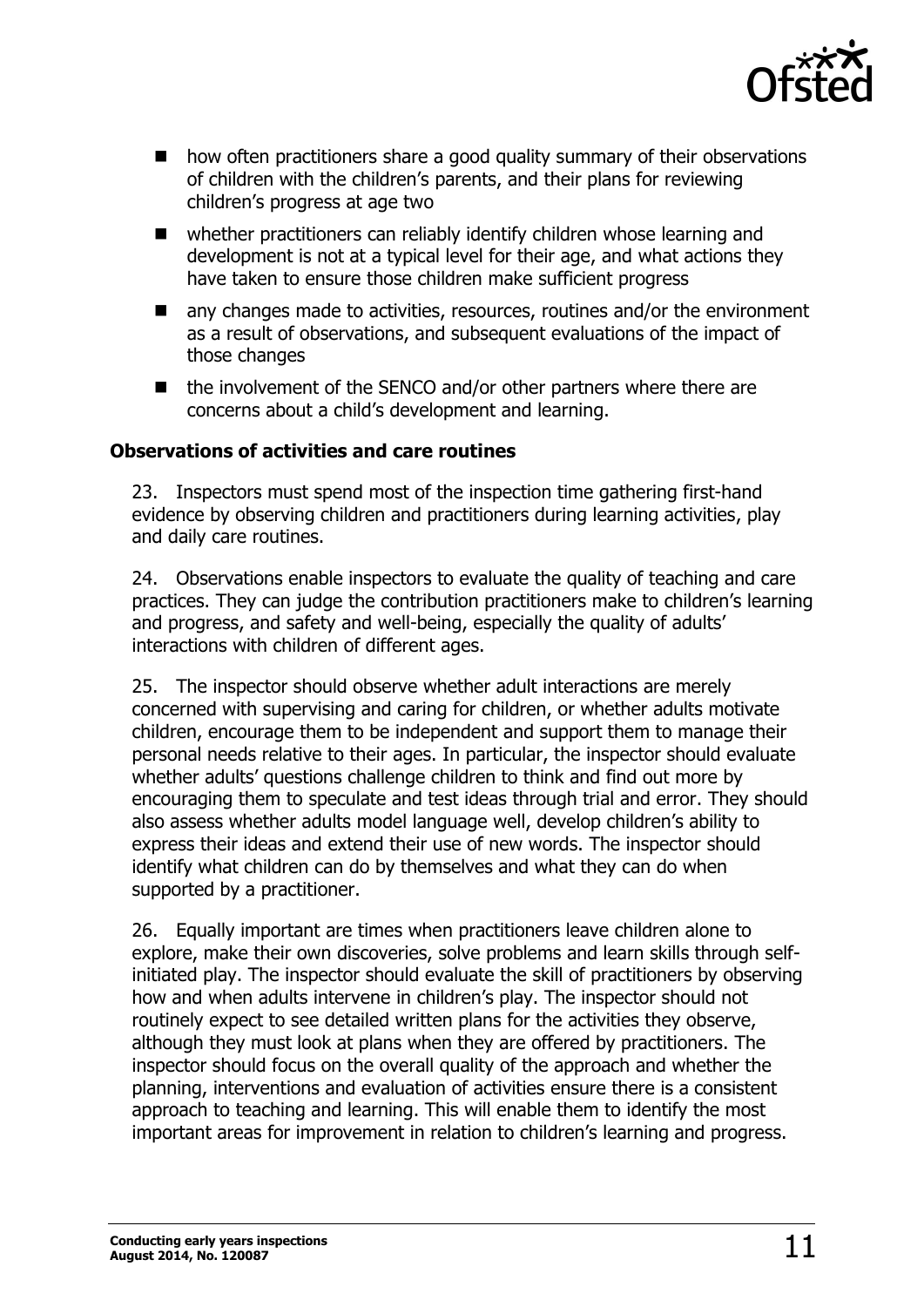

27. The inspector should talk with children and adults as appropriate. Much can be achieved through incidental conversations prompted by what is observed, although the inspector should take care not to interrupt the flow of activities.

#### **Case tracking**

28. In **group provision** the inspector must track a representative sample of children. As a minimum, the inspector must track two children. This number will increase where a provision has a wide age range of children, where children are in different rooms and/or where there are distinct groups of children. The inspector should identify children who have attended the provision for a reasonable period of time as this should mean that the provider has established the children's starting points and evaluated the progress they are making.

29. The inspector should decide which children to track, taking account of the particular groups attending the setting. They may include in the sample:

- $\blacksquare$  a baby
- a funded two-year-old child
- a boy and girl who are soon to transfer to school
- $\blacksquare$  children the provision identified as having differing abilities
- a looked after child, if applicable
- a child with disabilities and/or special educational needs
- a child from a minority ethnic group
- a child who speaks English as an additional language
- $\blacksquare$  a boy and/or girl from any groups who may be disadvantaged, for example the children of travellers or asylum seekers.
- 30. Evidence from case tracking must include:
	- observation notes, assessment and planning for each child including the progress check for any children aged two
	- discussions with each child's key person and information about progress over time
	- any records kept by the provision that show how they have tracked the progress children make, including any concerns about the children's development in the prime and/or specific areas of learning
	- an evaluation of the accuracy and rigour of the provision's assessments and the extent to which children's next steps in learning are well planned.
- 31. Inspectors should also observe the tracked children in order to evaluate:
	- $\blacksquare$  the range of activities children take part in, whether solitary, self-initiated or adult initiated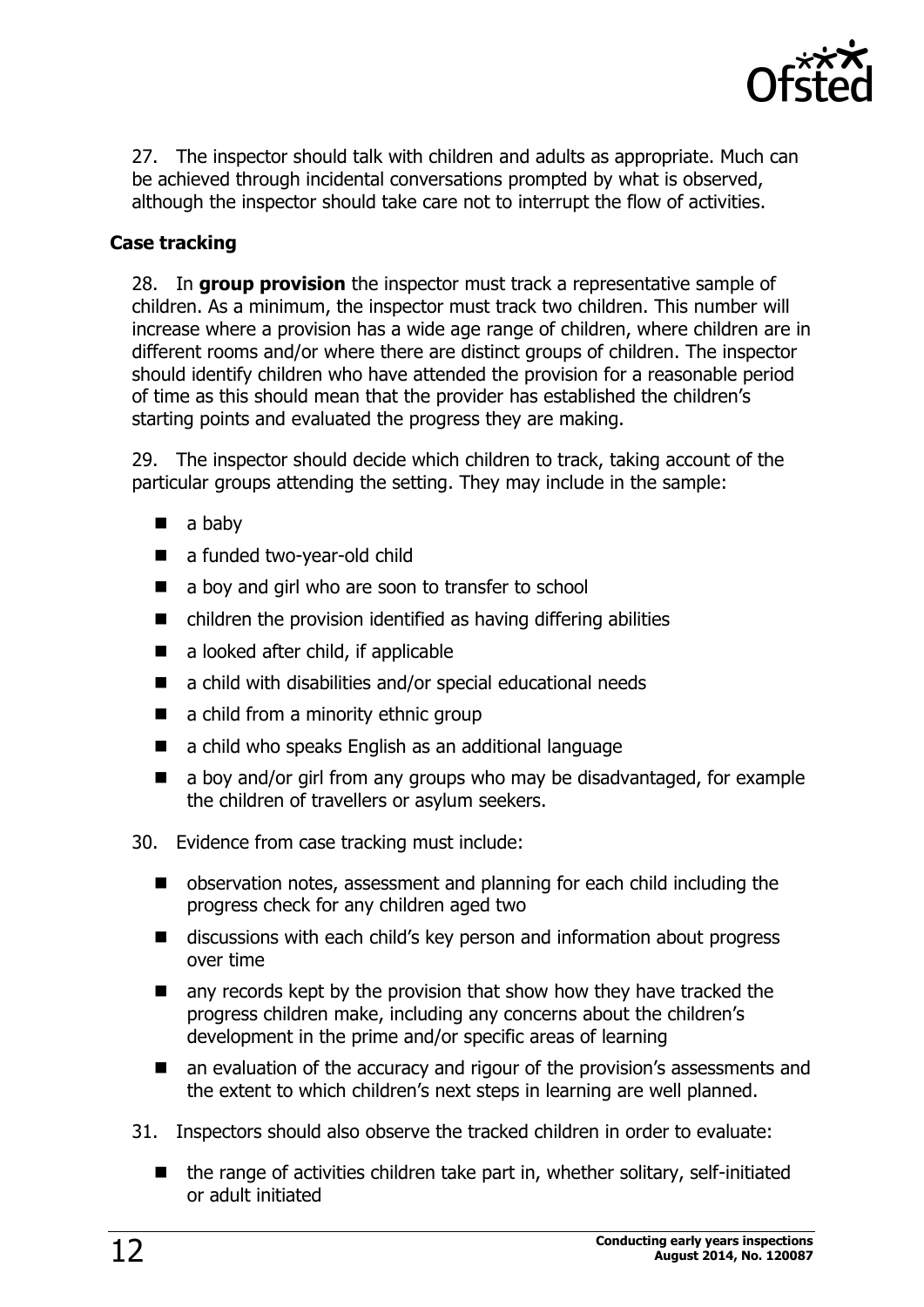

- the quality and timeliness of adults' interventions
- the level of challenge of the activities for the children's age/stage of development
- $\blacksquare$  the development levels at which the children are working including whether they are exceeding, reaching, or are likely to reach typical levels of development for their age
- ways in which communication and language are developed and literacy taught
- whether children are developing skills in the prime areas that help them to be ready for school
- $\blacksquare$  how well any learning they demonstrate is built upon by the adults working with them
- the children's care arrangements, including intimate care, the levels of privacy afforded to the child, supervision arrangements for the child and for the adult undertaking personal hygiene tasks.

32. As **childminders** only have a small number of children, inspectors will not be able to track a sample of children in the same way. Nevertheless, they can follow the same principles for collecting evidence and evaluating the childminder's practice and its impact on children's learning and development and well-being.

#### **Types of observation**

33. The inspector should not be constrained by a single model of observation. The inspector may engage in any of the following.

- Observations of a specific activity or age group of 20 to 30 minutes. These give the inspector the opportunity to see a number of practitioners and to gauge whether the seven areas of learning and development are shaping the educational programmes, as well as any difference in practice for children of different ages and/or abilities. In all observations the emphasis should be on how effectively children's learning is being supported by teaching. Where children are three and/or four years of age the inspector should consider observing children's developing literacy skills and their readiness for school.
- Tracking of a small group of children to assess their experiences at the setting. If possible, the inspector should identify a group that contains one or more children from the specific groups identified in the meeting with the provider in order to judge their experience, progress and learning and whether any gaps for these children are closing.
- $\blacksquare$  Longer observations of over 30 minutes for example, in the baby room. The inspector may wish to conduct longer observations in order to assess care routines and activities and how well these are supporting children's secure attachments. The inspector may wish to carry out longer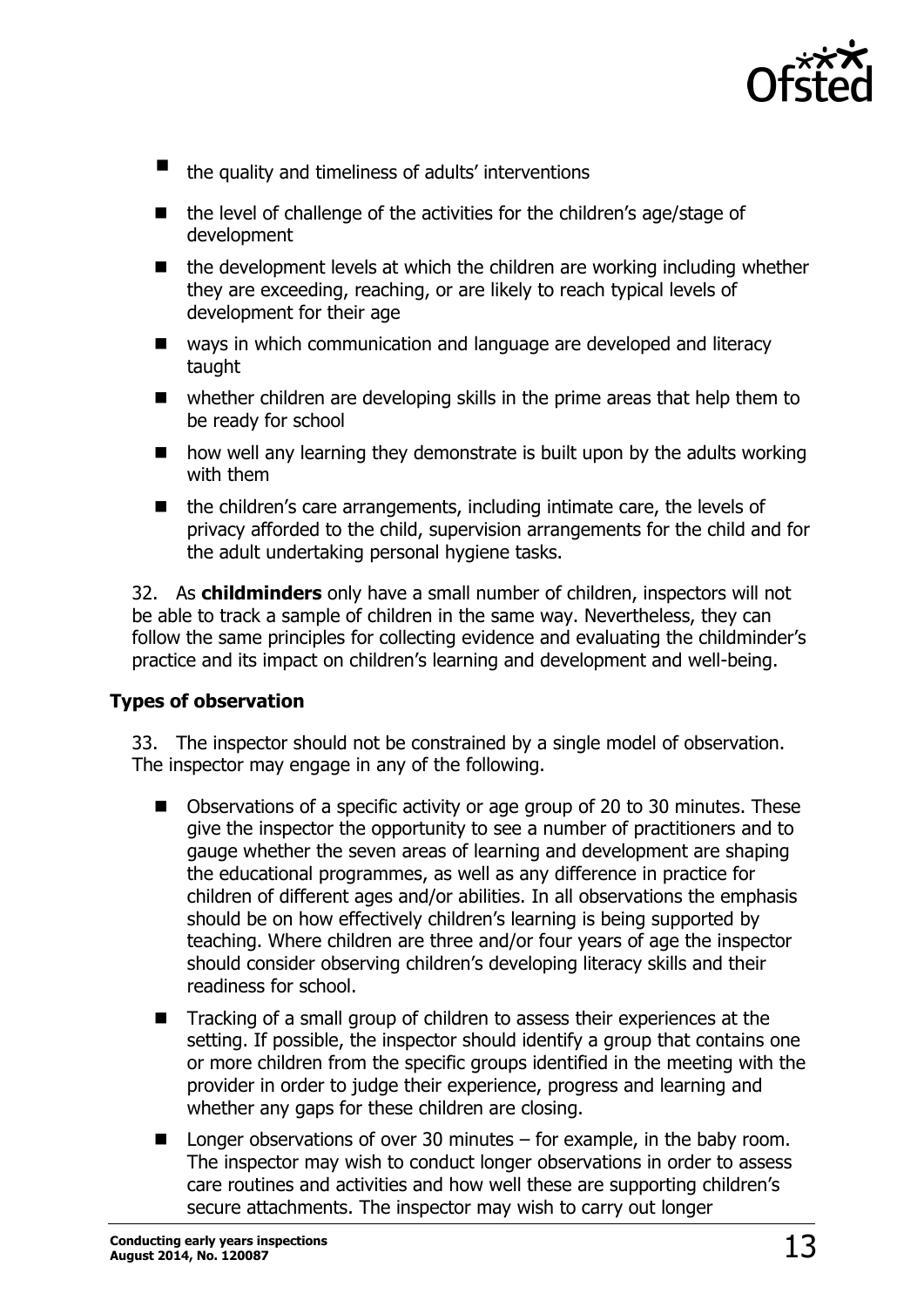

observations in order to capture the best practice, or to diagnose weaker areas of practice and provide detailed evidence to underpin recommendations for improvement.

■ Short observations of a number of activities. This approach is helpful where all the children are situated in one room and move around activities depending on their interests.

#### **Joint observations**

34. Providers can benefit from carrying out joint observations with the inspector.

35. In **group provision**, the inspector should always invite the provider or a nominated senior member of staff, such as the manager or early years professional, to participate in one or more joint observations of activities, care routines and/or scrutiny of the progress children make. The provider is at liberty to choose whether or not to accept such opportunities. The inspector should be mindful of not 'overloading' the provider or senior staff member. If the provider declines the opportunity this should be recorded in the evidence base along with the reason given.

- 36. Joint observations help:
	- the inspector to gain an insight into the effectiveness of the provision's professional development programme for practitioners
	- the inspector to assess the accuracy and quality of the provider's monitoring and evaluation of staff's practice
	- $\blacksquare$  the inspector to check how well the manager recognises the effectiveness of staff's interactions with children and assesses how this supports and promotes the learning and development of all children
	- $\blacksquare$  the provider to contribute evidence towards judgements about the quality of teaching and learning.

37. When a joint observation is undertaken, the inspector and the provider should agree which activities/age groups/care routines to select. After the observation they should discuss their views about the quality of practice in supporting children's care, learning and development. The inspector should not convey a view about the activity and/or care routine initially but should ask the provider for their view about its strengths, what would have made it better and how good it was overall.

38. Where the quality of practice is weak, it is important that the inspector talks to the provider about what has been observed. The inspector should also ask about the action the provider is taking, if any, to bring about improvement. After joint observations, the inspector and the provider should agree how to manage feedback to the practitioner and when this should take place. The inspector may ask the provider to give feedback to the practitioner(s) in order to evaluate the manager's assessment about the quality of practice observed.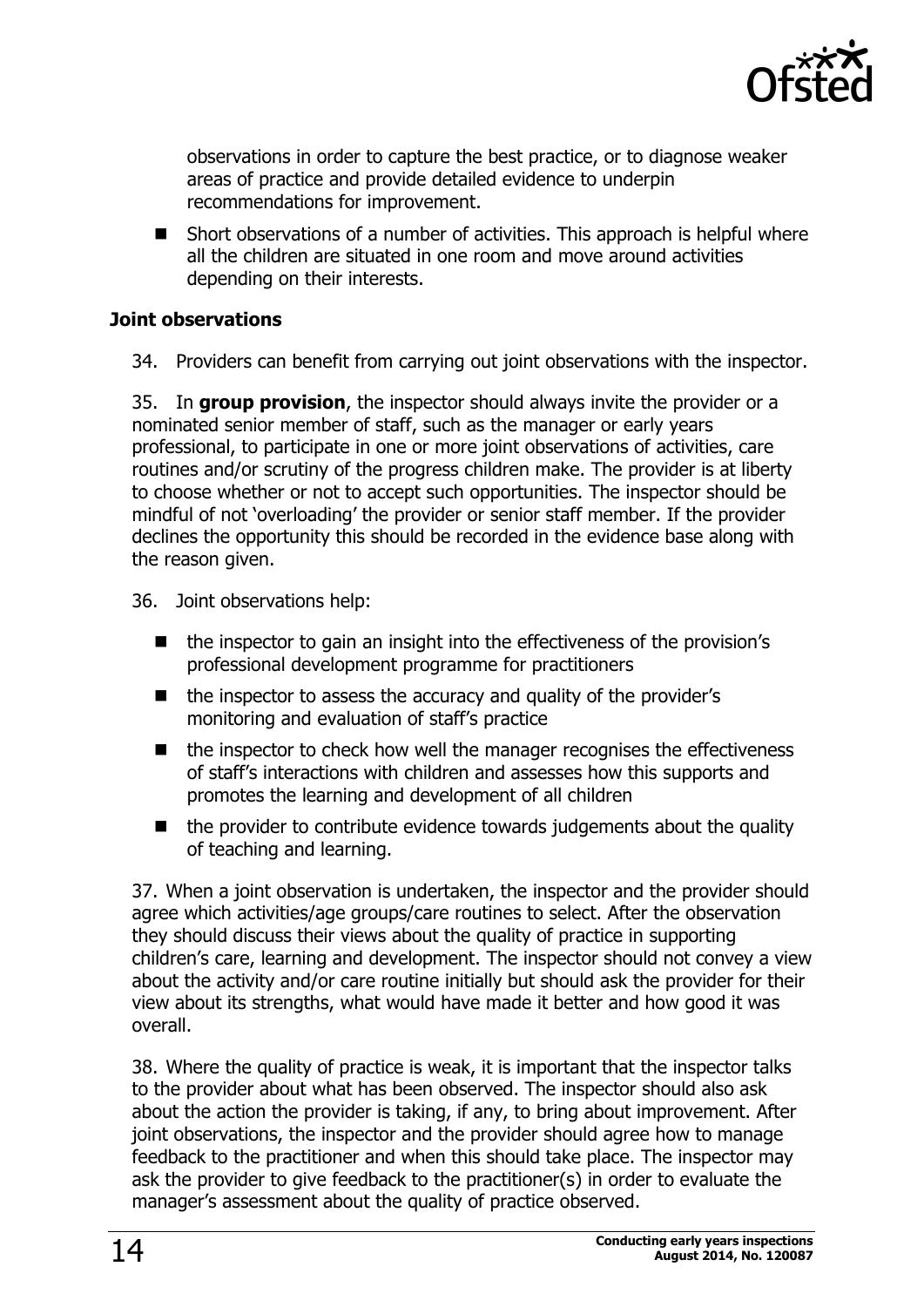

39. If providers offer a written record of the observation, the inspector should look at this. Any differences in the analysis of practice should be explored. Following a joint observation, the inspector should record evidence in the usual way. Any comments about the quality of the provider's evaluation should be included in the inspector's evidence. Any notes taken by the provider should not be taken away or included within the evidence base.

40. Where **childminders** work alone it is not possible to carry out joint observations in the same way. However, it is possible for the inspector and childminder to jointly observe individual children and discuss their learning, progress and behaviour together as part of the activities that the children are engaged in. This is an effective method in assessing the childminder's understanding of the different levels of development and abilities of the children he/she is caring for. The inspector should engage in observation of a specific activity planned by the childminder, and discuss with the childminder the aims of the activity and the learning intentions. The inspector should follow this up with a further discussion about what the child has learnt and what the next steps in their learning should be. Where childminders have assistants, a joint observation of one assistant may be possible.

#### <span id="page-14-0"></span>**The views of parents**

41. Wherever possible, the inspector must seek the views of parents during the inspection, including any parents who ask to speak to them. This will contribute to judgements about how well the provision works in partnership with parents in support of children's learning and development and the promotion of their wellbeing.

42. If the majority of children arrive at, or are collected from, the provision at a particular time the inspector should set aside time to speak to parents at that point. The inspector must ensure opportunities for speaking to parents are not missed.

43. If the timing of the inspection means it is not possible to gain the views of parents directly, the inspector must check how the provider obtains and uses the views of parents to improve their service. If there is no evidence in this respect, the inspector must consider whether the partnership with parents requires improvement or is inadequate.

#### <span id="page-14-1"></span>**Documentation**

44. Childcare providers are expected to have written policies and procedures as set out in the Statutory framework for the Early Years Foundation Stage. **Childminders** are not required to have these in writing but must make sure that any assistants are aware of the required policies and procedures and can define them for parents and others when requested. All providers, including childminders, are expected to keep certain written records in English.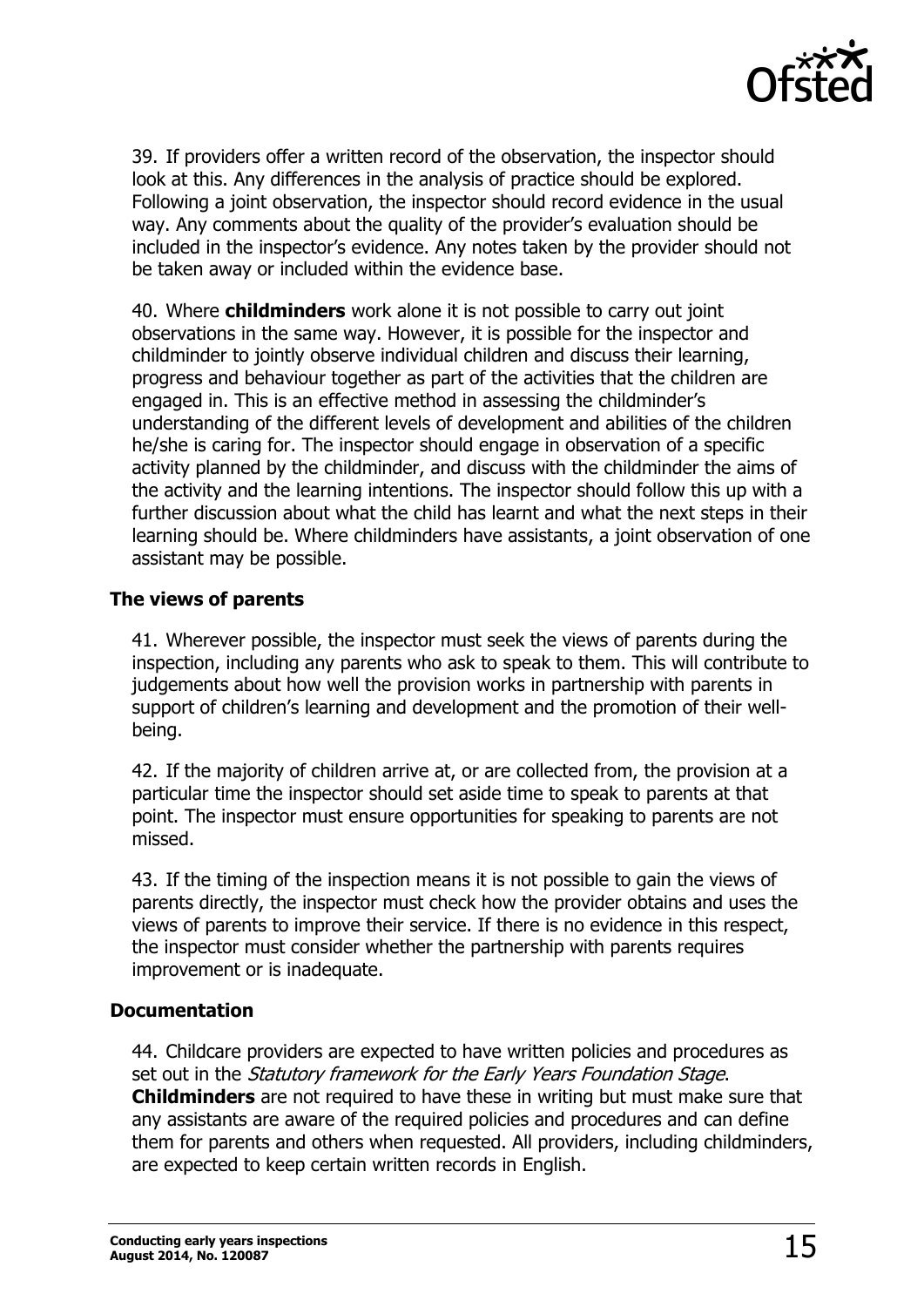

45. If providers ask at inspection whether they can keep documents off the premises, the inspector may agree to this as long as the documents can be made easily available by the end of any visit or inspection.

46. The inspector should record such agreements in their toolkit and arrange for this to be included in the comments for the next visit.

#### **Legislation other than Early Years Foundation Stage**

47. In addition to meeting the Early Years Foundation Stage requirements<sup>11</sup> providers must also comply with other relevant legislation. This includes safeguarding legislation and legislation relating to employment, antidiscrimination, health and safety and data collection. Where the inspector identifies concerns that may also relate to other legislation s/he must notify the compliance, investigation and enforcement team, who will decide what action should be taken and whether there should be liaison with the appropriate agencies.

#### **Policies and procedures**

48. The inspector does not need to check all the policies, procedures and documentation but **must** check **all** Disclosure and Barring Service<sup>12</sup> records and record in their evidence base that they have done so.

49. The inspector should also check a small sample of other policies, procedures and documentation, including:

- a selection of recruitment records (where applicable)
- qualifications, including paediatric first aid (to ensure ratio and qualification requirements are met and whether these in turn are having an impact on the quality of provision)
- whether all staff have been trained to understand the setting's safeguarding policy and procedures and that the training enables staff to identify possible signs of abuse and neglect at the earliest possible opportunity and to respond in a timely and appropriate way
- $\blacksquare$  the arrangements for the deployment of practitioners
- a sample of induction, training and professional development records
- a sample of planning and assessment documents
- the complaints record

-

 $11$  See the *Statutory framework for the Early Years Foundation Stage*, [https://www.gov.uk/government/publications/early-years-foundation-stage-framework--2.](https://www.gov.uk/government/publications/early-years-foundation-stage-framework--2)

 $12$  Inspectors should be aware that legislative changes have resulted in DBS checks not covering all previous offences and cautions. They should familiarise themselves with the information at [https://www.gov.uk/government/news/dbs-filter-certain-old-and-minor-cautions-and-convictions](https://www.gov.uk/government/news/dbs-filter-certain-old-and-minor-cautions-and-convictions-reprimands-and-warnings-from-criminal-record-certificates)[reprimands-and-warnings-from-criminal-record-certificates.](https://www.gov.uk/government/news/dbs-filter-certain-old-and-minor-cautions-and-convictions-reprimands-and-warnings-from-criminal-record-certificates)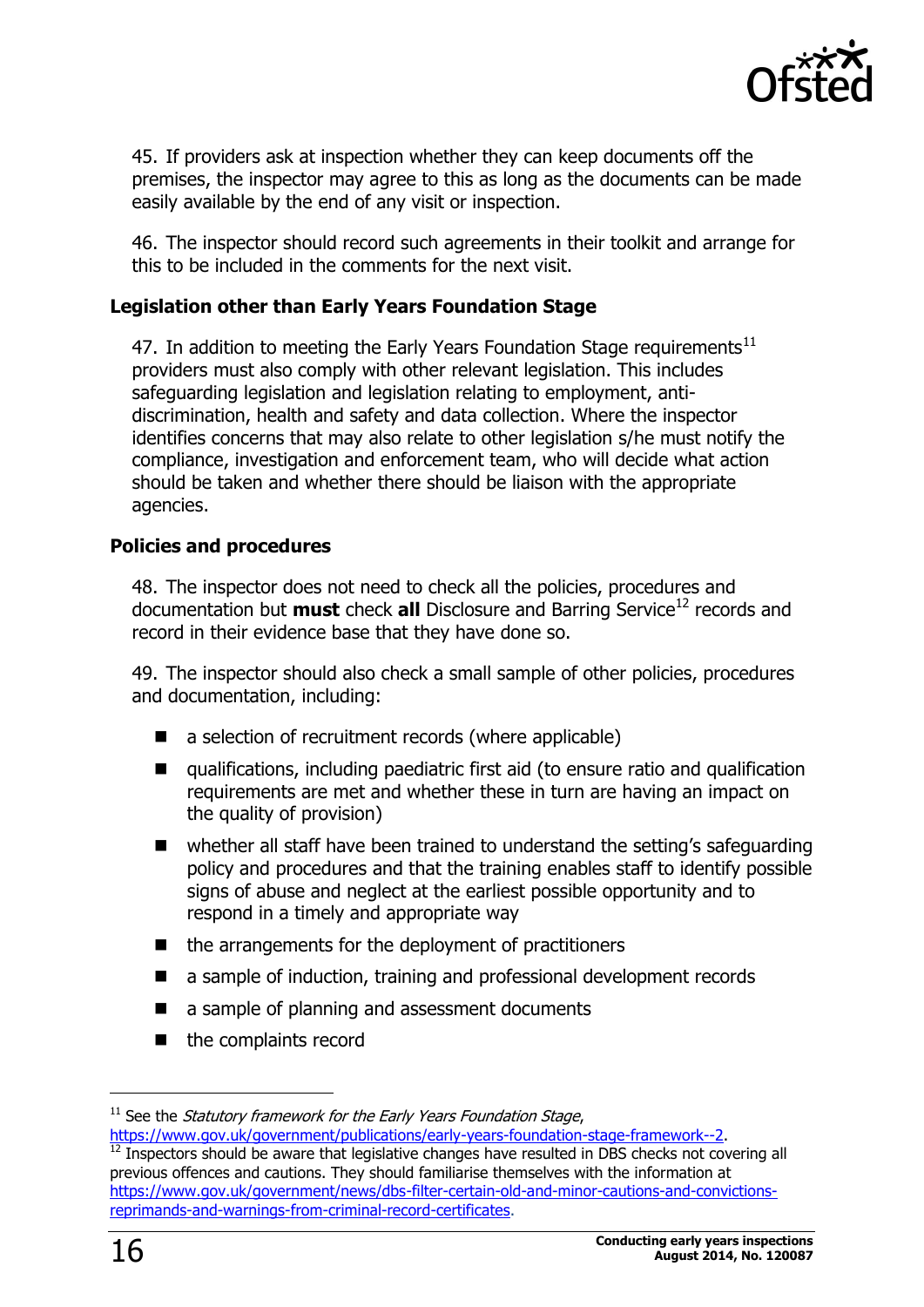

 $\blacksquare$  the provision's self-evaluation where not already submitted to Ofsted.

50. The inspector may need to check additional documentation where potential non-compliance is identified during an inspection or where inspections have been prioritised. In particular, if the lines of enquiry provided to the inspector as part of such an inspection ask the inspector to review specific documents, the inspector must ensure they check these documents and record that they have done so in their evidence.

#### **Making judgements**

51. The evaluation schedule sets out the judgements that the inspector must make and the aspects they should consider when doing so. The inspector must use professional judgement to weigh up the available evidence in each area and consider it against the descriptors to reach judgements that fairly and reliably reflect the quality of the early years provision.

52. The inspector must ensure that they take account of the history of the provision in making their judgements. Inspection is not just about what the inspector sees on the day; it is also about the inspector's knowledge about this setting, including any concerns that have arisen and whether they still impact on the setting's compliance with requirements, and the effectiveness of improvement plans over time.

53. The inspector is not expected to check that each of the statutory requirements of the Early Years Foundation Stage is being met. However, if in the course of collecting evidence the inspector finds that a particular requirement is not being met they should take this into account when reaching judgements.

#### **Not meeting requirements**

54. If there is evidence that one or more of the statutory requirements are not being met this should be reflected in the leadership and management judgement as well as in any other judgements where it has an impact on children's learning and development and/or safety and well-being.

55. It would normally result in a judgement of inadequate but the judgement will be made in relation to the impact of the failure to meet requirements. If the inspector considers that a legal requirement is not being met, but the impact on children's safety and well-being and/or learning and development is not significant, then the inspector may judge the leadership and management of the provision to 'require improvement'. This is most likely to be the case where a provider does not have the required written documentation, but practice is effective and the provider understands the requirements.

56. If there is evidence that any areas of learning are not sufficiently covered or the quality of teaching is not sufficiently enhancing and promoting children's learning, inspectors should refer closely to the grade descriptors in the Evaluation Schedule and consider whether practice is inadequate or requires improvement.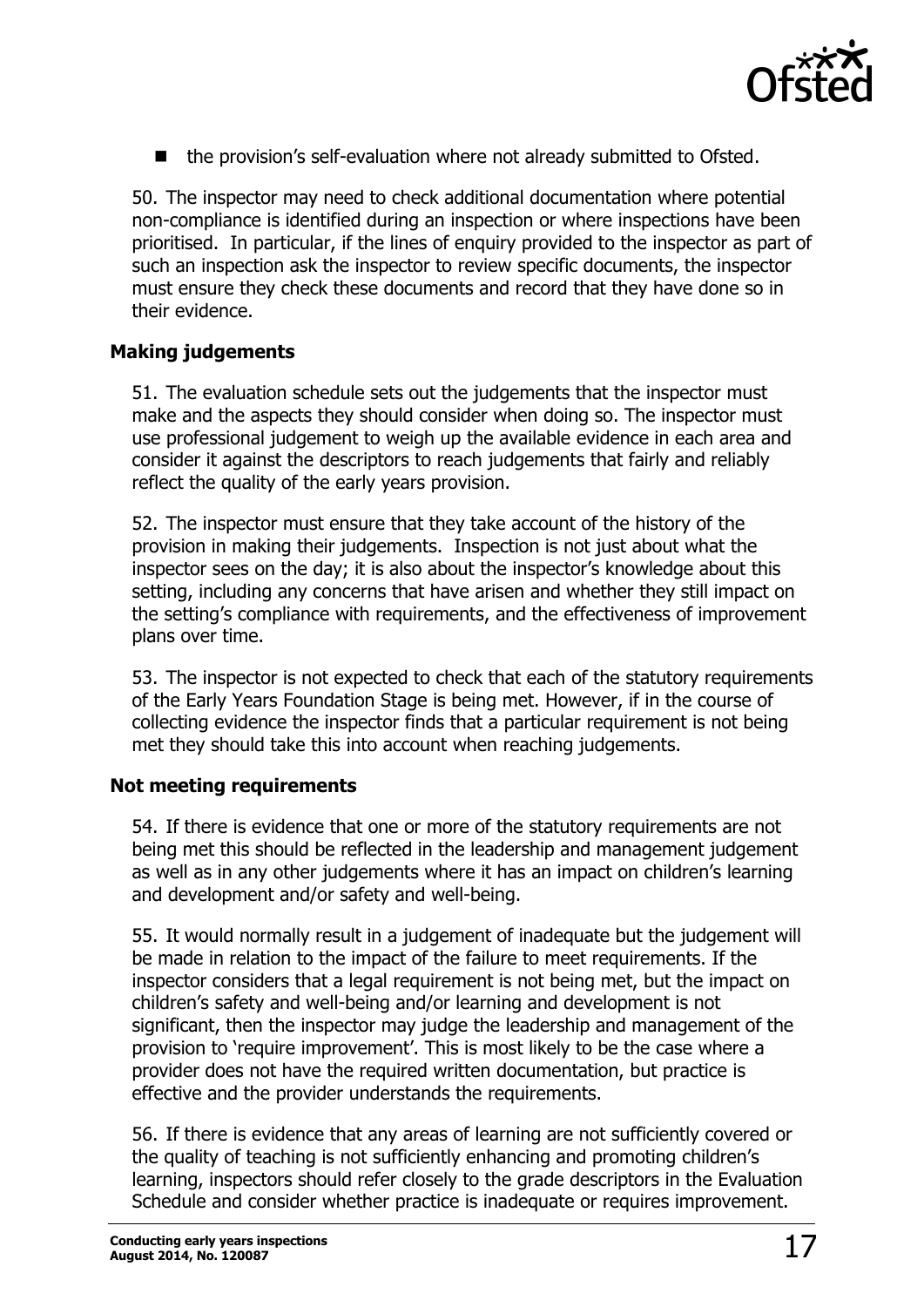

57. Where a setting does not meet legal requirements at the time of the inspection, the inspector must take into account any previous non-compliance. A series of minor breaches which taken individually do not have a significant impact on children and/or a history of previous non-compliance in the same, or different, areas is likely to indicate either the provider's lack of knowledge of the requirements or unwillingness to comply with them. In such cases the inspector is likely to judge leadership and management to be inadequate because the provider has too little understanding of the statutory requirements.

58. If, at the time of the inspection, there is a **minor administrative error**, such as the certificate of registration has fallen from a wall and is not currently being properly displayed, and the setting can put this right before the inspection is over, this should not impact on the judgements. However, if there are a number of administrative requirements that are not being met the inspector will need to consider whether, taken together, they suggest a wider weakness within the setting; if so then this is likely to impact on the judgement for leadership and management. If there are more serious breaches the inspector **must** take these into account when determining the judgements.

#### <span id="page-17-0"></span>**Keeping the provider informed about the progress of the inspection**

59. The inspector should hold brief discussions with the provider to discuss emerging inspection findings. Any meetings with the provider should be recorded in the inspector's evidence.

60. Before the inspection is complete, the inspector should check again with the provider whether there is further evidence to take into account.

61. The inspector should seek to diagnose where improvements are needed and make recommendations about how the provision might improve. Where evidence suggests that the provision might be inadequate, there should be early discussion with the provider. Care should be taken to avoid giving an impression that final judgements have been reached before the end of the inspection.

62. At the end of the inspection, depending on the size or layout of the provision, the inspector should invite the provider to meet briefly in order to:

- $\blacksquare$  discuss with the provider any inadequate or outstanding practice that has been seen
- ensure that the provider understands how the evidence substantiates the judgements
- $\blacksquare$  allow the provider to raise any concerns, including those related to the conduct of the inspection or the conduct of the inspector
- $\blacksquare$  alert the provider to serious concerns that may lead to the provision being judged inadequate.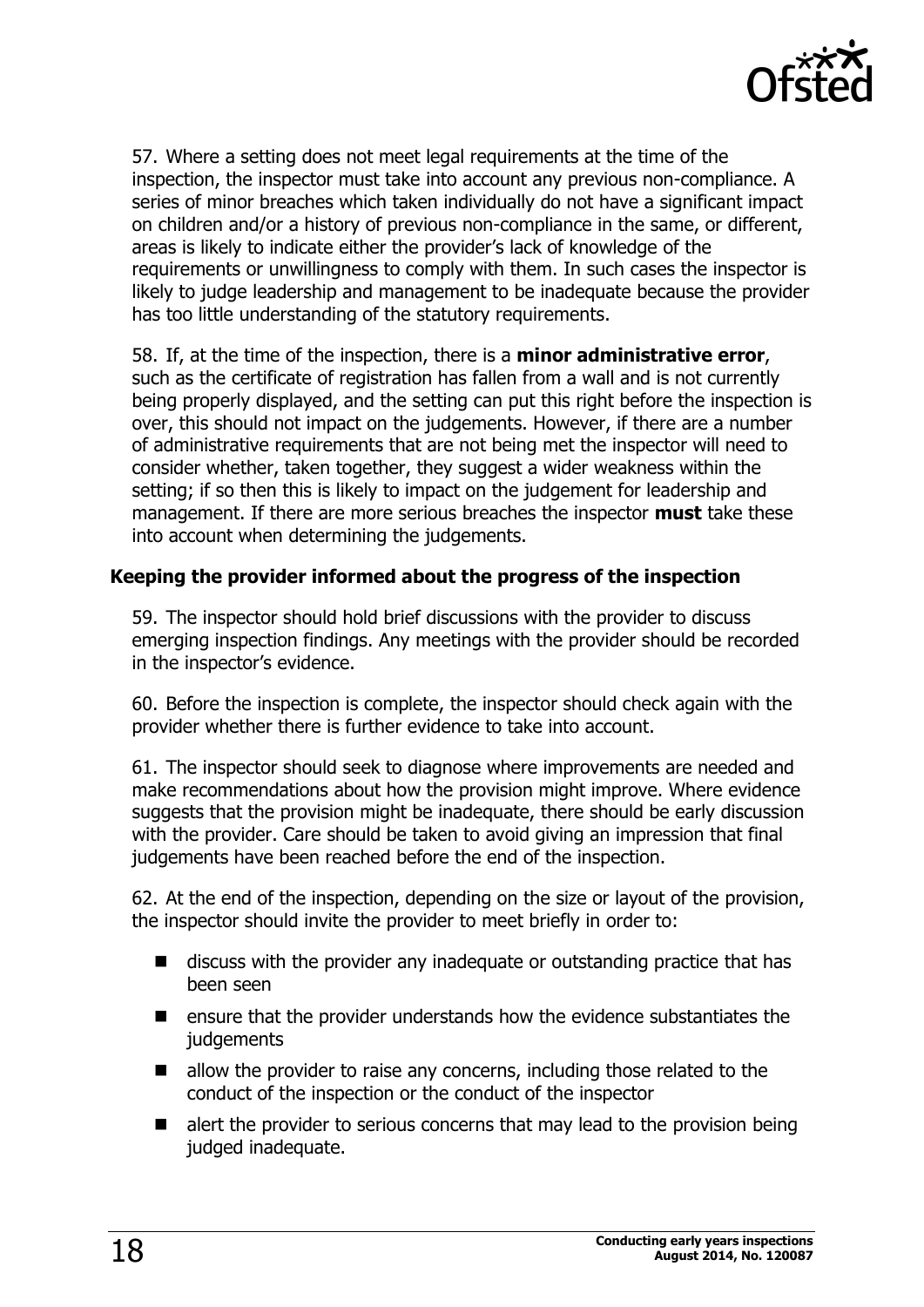

#### <span id="page-18-0"></span>**Discussion with the provider about actions or recommendations for improvement**

63. The inspector should ensure that the provider understands any actions or recommendations for improvement and that s/he has the opportunity to comment on the draft wording.

64. Actions and recommendations for improvement should be precise, specific and detailed, making it clear to the provider what they need to do to improve and tailored to the specific circumstances of the setting. Actions must be worded simply and clearly to help the provider understand what is required, so that they are completely clear on how to address them. Actions must include reference to the requirements in the Early Years Foundation Stage but should not simply replicate the EYFS wording with no other detail. Recommendations must focus on areas of performance that are hindering the provision's improvement. If appropriate, recommendations may also focus on ways in which provision might maintain and further develop areas of good and outstanding performance. Recommendations should not be linked to the requirements of the Early Years Foundation Stage. Inspectors may use the inspection criteria in the Evaluation schedule for inspections of registered early years provision as a guide but should not quote directly from the document.

#### <span id="page-18-1"></span>**At the end of the on-site inspection**

65. Inspection activity, including observations, should continue throughout the inspection visit. The inspector must set aside some time towards the end of the inspection to consider the evidence available and make the final judgements. Final judgement grades should be recorded and key points for feedback should be identified. The inspector should also ensure that time is set aside for the final feedback.

66. The inspector should consult their inspection service helpdesk before giving feedback if they have concerns about any of the judgements and must always do so before giving a judgement of inadequate.

67. The inspector should allow sufficient time to prepare for the feedback. They should make sure their evidence is clear, irrefutable and supports the judgements, and should provide examples that explain the strengths and weaknesses of the provision. Feedback notes must be consistent with the evidence and the content of the report and should cover the strengths and areas for improvement about:

- how well the early years provision meets the needs of the range of children who attend
- the contribution of the early years provision to the well-being of children
- $\blacksquare$  the effectiveness of leadership and management
- actions and/or recommendations for improvement
- any other main points.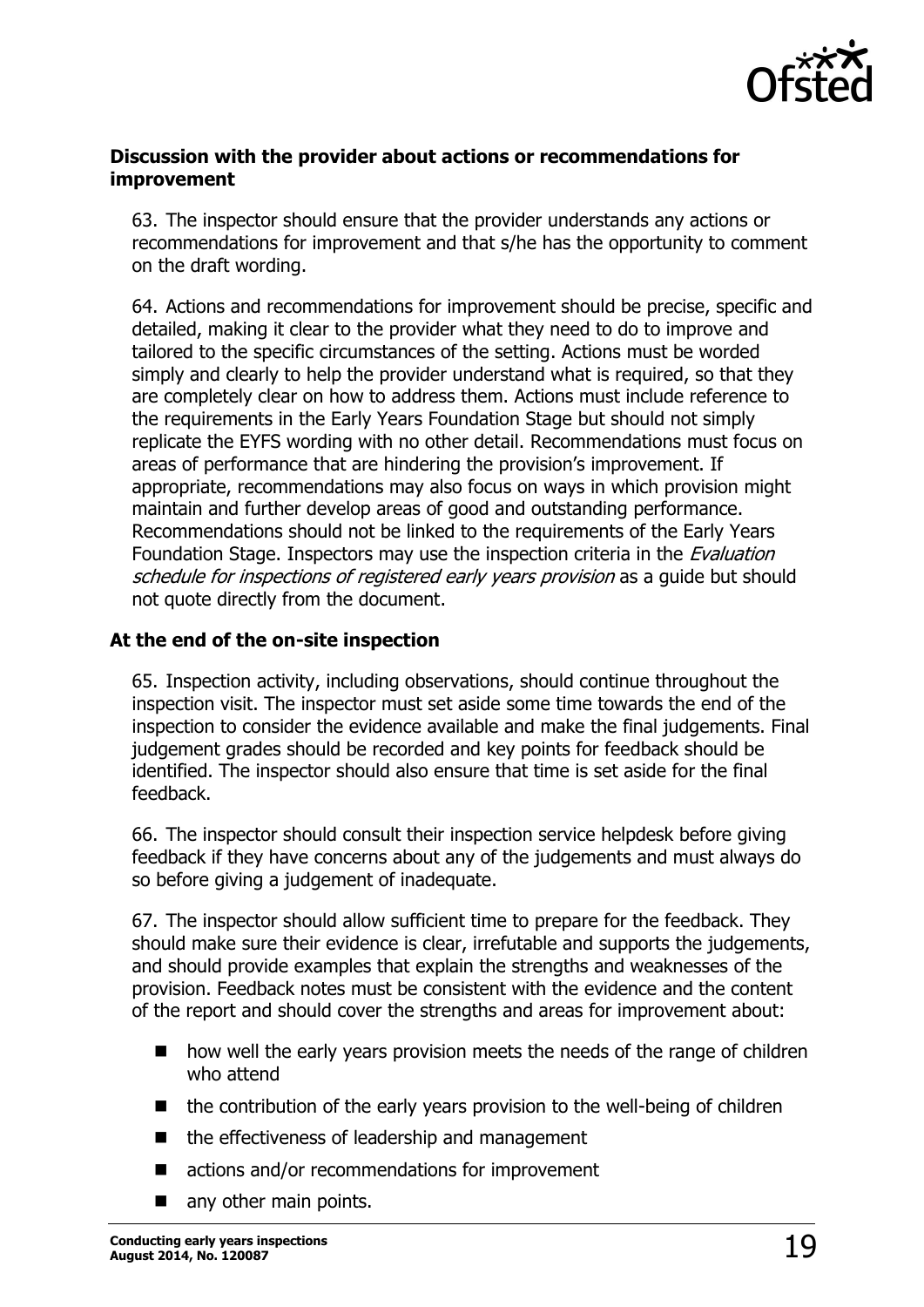

#### <span id="page-19-0"></span>**Formal feedback**

68. Before leaving the provision, the inspector must give feedback on final judgements and findings to either the childminder or the provider of group provision. Where the provider is not able to be present the inspector should feedback to the manager as the provider's representative. The inspector must not defer feedback to another day.

69. The inspector should ensure feedback is given using professional and objective language and should not include any remarks that may be personally damaging to the reputation of a member of staff.

70. During an inspection, an inspector may be asked to allow a recording to be made of the final feedback session. Inspectors should immediately decline such a request. The feedback session is a meeting offered by the inspector and if he or she cannot come to an agreement about the conduct of that session then they will make a decision on how best to manage the situation. If the provider continues to pursue his or her request to make a recording of the feedback session or the inspector becomes aware that a recording is being made then the inspector is entitled to close the meeting.

71. The three principles listed below provide a process that is fair, objective and that supports the regulatory and inspection regime and allows the inspection, including the final feedback session to continue.

The person responsible for the setting and/or their representative can:

- $\blacksquare$  attend the final feedback as stated
- make their own notes or ask a person who has attended with them to make notes
- use our complaints process for any grievances they wish to raise

72. Before leaving the provision, the inspector must ensure that the provider is clear about the grades awarded for each judgement set out in the evaluation schedule. The inspector should:

- $\blacksquare$  refer to specific evidence where any grades are different from the provision's self-evaluation
- state clearly if any areas are judged as inadequate and the reasons for this
- explain the areas for improvement and be prepared to discuss these with the provider so they understand what should or must be improved and the reasons why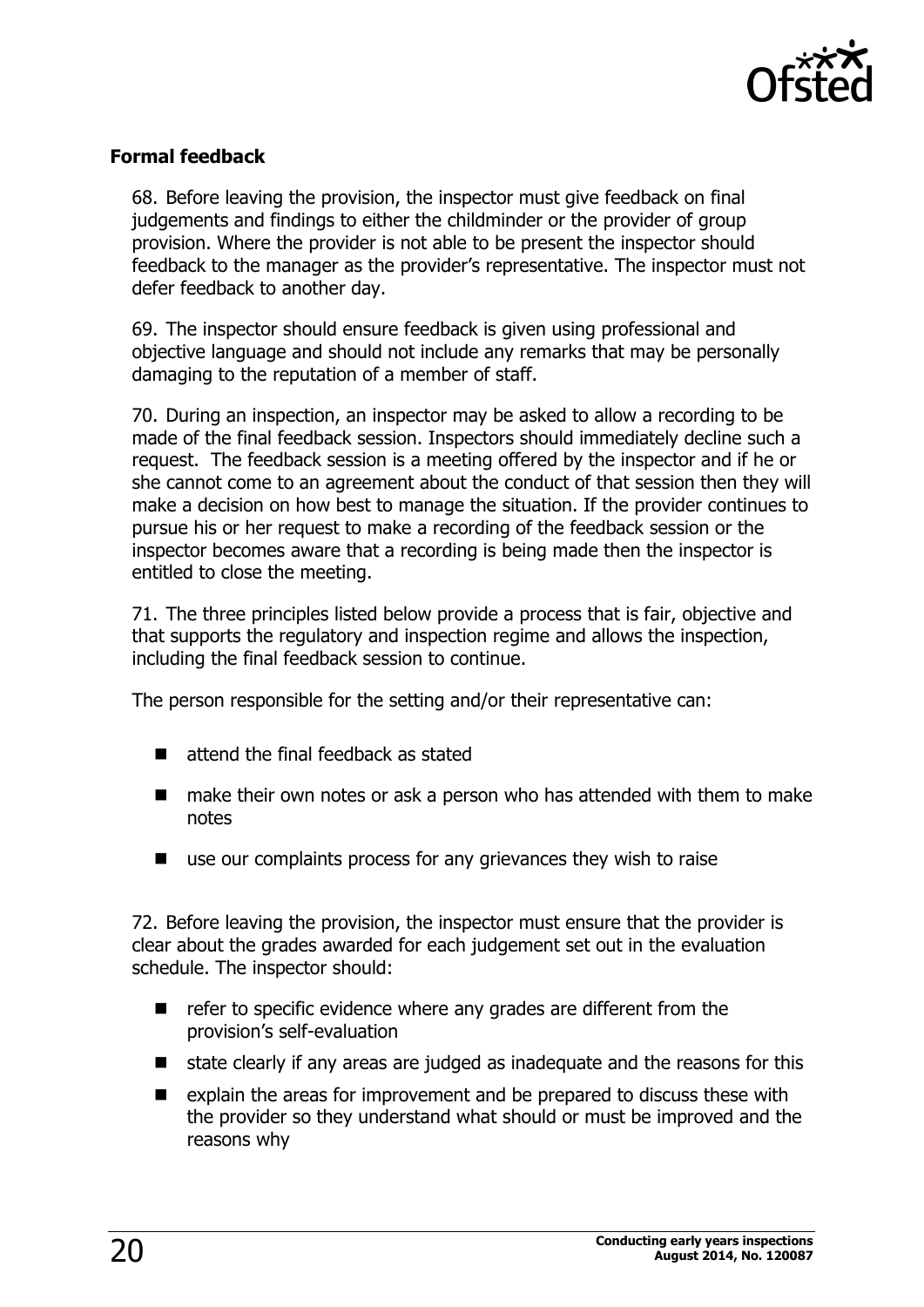

- $\blacksquare$  state that the grades may be subject to change because of quality assurance checks and should, therefore, be treated as confidential until the provider receives a copy of the inspection report
- where relevant, set out the next steps for provision judged as requires improvement or inadequate
- provide information about the complaints procedure.

## <span id="page-20-0"></span>**After the inspection**

#### <span id="page-20-1"></span>**The inspection report**

73. The inspector must write the report immediately after the inspection. The text, balance and tone of the report should reflect the quality of the provision and the leadership and management. The length and detail of the report will be dependent on:

- $\blacksquare$  the strengths and weaknesses identified
- the organisation and complexity of the provision
- whether children are grouped together or in different rooms
- whether there are differences in practice that have an impact on the quality of children's experiences.

74. The report must include:

- an evaluation of the quality and standards of the early years provision
- sufficient detail to capture the uniqueness of the provision and explain the progress children are making relative to their starting points
- clear judgements.

75. The inspector must ensure that all judgements are supported by robust evidence and that the way in which the inspection is conducted is beyond reproach. Inspection reports will be quality assured before being sent to the provider.

76. Detailed guidance on the content and structure of the report can be found in Report template for early years inspections with guidance.<sup>13</sup>

77. Additional guidance for reporting on priority and brought forward inspections following risk assessment can be found in *Inspection guidance for inspecting* provision on the Early Years Register following the risk assessment process. 14

j

<sup>13</sup> [www.ofsted.gov.uk/resources/120354.](http://www.ofsted.gov.uk/resources/report-template-for-early-years-inspections-guidance)

<sup>14</sup> [www.ofsted.gov.uk/resources/120380.](http://www.ofsted.gov.uk/resources/inspection-guidance-for-inspecting-provision-early-years-register-following-risk-assessment-process)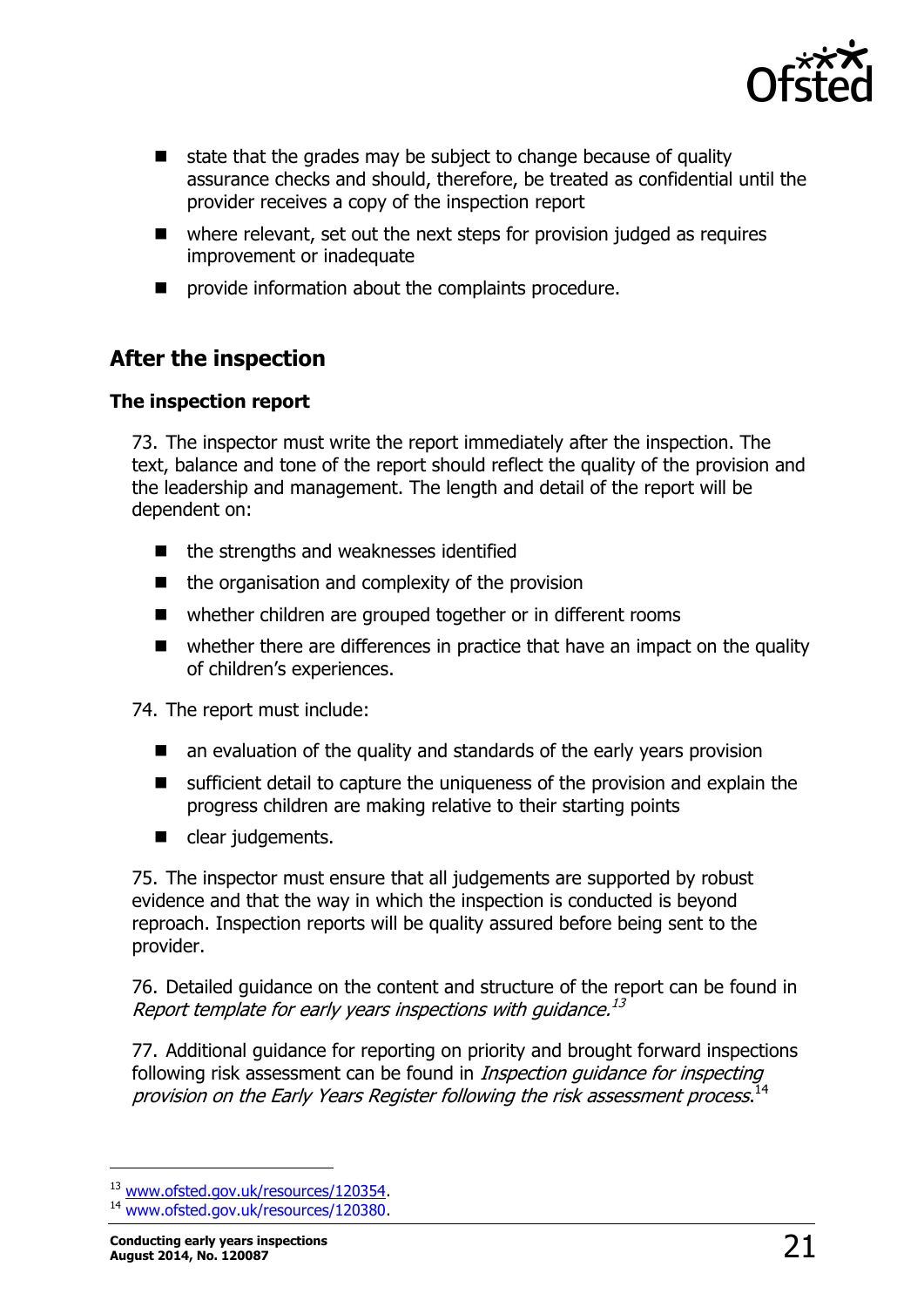

#### <span id="page-21-0"></span>**Notifying Ofsted of changes**

78. As well as completing and submitting the inspection report and evidence, the inspector must notify Ofsted of the following:

- $\blacksquare$  the number of places the registered provider offers and the ages of children attending (this must be done by updating the grid for numbers and ages of children)
- any previous actions that are complete and need closing
- any new actions or recommendations
- $\blacksquare$  any changes to the people connected with the registration (the inspector must include any failure to notify Ofsted of changes)
- any errors in the registration details, including those that relate to the registered person and the registers on which the provider is placed.

#### <span id="page-21-1"></span>**Provision not meeting requirements**

#### **Requires Improvement with actions**

79. Provision judged as requires improvement is likely to have actions because it does not meet in full one or more of the legal requirements of the Early Years Foundation Stage. The inspector must consider whether the reason the provision is not yet good but is not inadequate is because:

 it does not meet in full one or more of the learning and development requirements but this does not have a significant impact on children's overall progress in their learning and development (normally this will be a failure to provide in full the educational programmes that help all children make progress towards the early learning goals)

#### and/or

 $\blacksquare$  it does not meet in full one or more of the safeguarding and welfare requirements but this does not have a significant impact on children's safety or well-being.

80. In each of these cases the inspector should raise one or more actions for the provider to meet requirements and a notice to be improve will be issued. Actions must state precisely what a provider must do to bring about the necessary improvement. Actions should refer to the requirement(s) breached but cannot merely repeat the requirement the provider is failing to meet.

81. The inspector must clearly record the nature of any failure and its impact on the care, learning and development of the children who attend. The inspector should assess carefully whether any failure to meet a requirement arises from a lack of knowledge or understanding by the provider (in which case a judgement of inadequate is appropriate).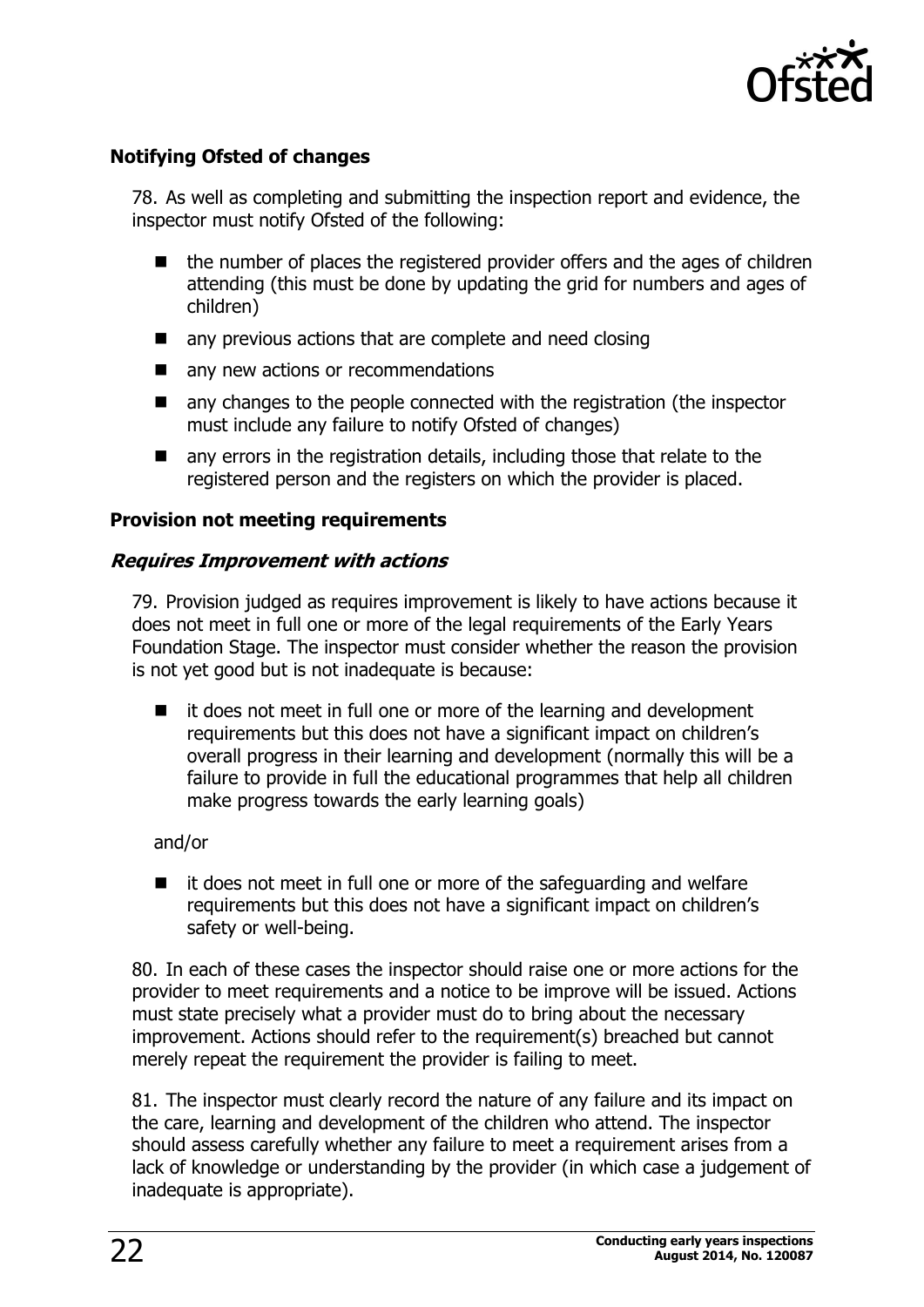

82. Nurseries and pre-schools judged as requires improvement will normally be reinspected within 12 months. They will have two years to get to good. A nursery or pre-school that has been judged as requires improvement at two consecutive inspections and is still not good at its third inspection is likely to be judged inadequate. This does not apply to childminders, childcare on domestic premises, before and after school care, holiday schemes or crèches.

#### <span id="page-22-0"></span>**Provision judged as inadequate**

83. If the inspector judges the provision does not have an acceptable standard of care and learning, its overall effectiveness will be judged inadequate. The inspector must decide whether the provider has the capacity to put things right through non-statutory actions, or whether the failures are serious enough to warrant other enforcement action.

84. The inspector should raise actions where:

- $\blacksquare$  the provider is not meeting one or more of the learning and development requirements and/or safeguarding and welfare requirements and this is having a significant impact on children's learning and development and/or well-being and safety
- leaders and managers demonstrate an understanding of the requirements and show they have the ability to make the necessary improvements without the need for statutory enforcement action **and** this is the first occasion on which the specific requirement(s) has not been met. A notice to improve will be issued.

85. The inspector should arrange for a **welfare requirements notice** where there has been a breach of one or more safeguarding and welfare requirements which has a significant impact on children and:

- leaders and managers do not demonstrate their understanding of how to meet the safeguarding and welfare requirements of the Early Years Foundation Stage; and/or
- there have been previous occasions of non-compliance in relation to the same requirement or different ones; and/or
- actions relating to existing breaches of safeguarding and welfare requirements have not been completed satisfactorily; and/or
- $\blacksquare$  the breach is so serious that the inspector judges the higher tariff of a welfare requirements notice is appropriate.

86. On making the judgement of **inadequate,** the inspector **must** consult with the relevant Ofsted region where:

 $\blacksquare$  there is evidence of any immediate risk to children or breach of any conditions placed on the registration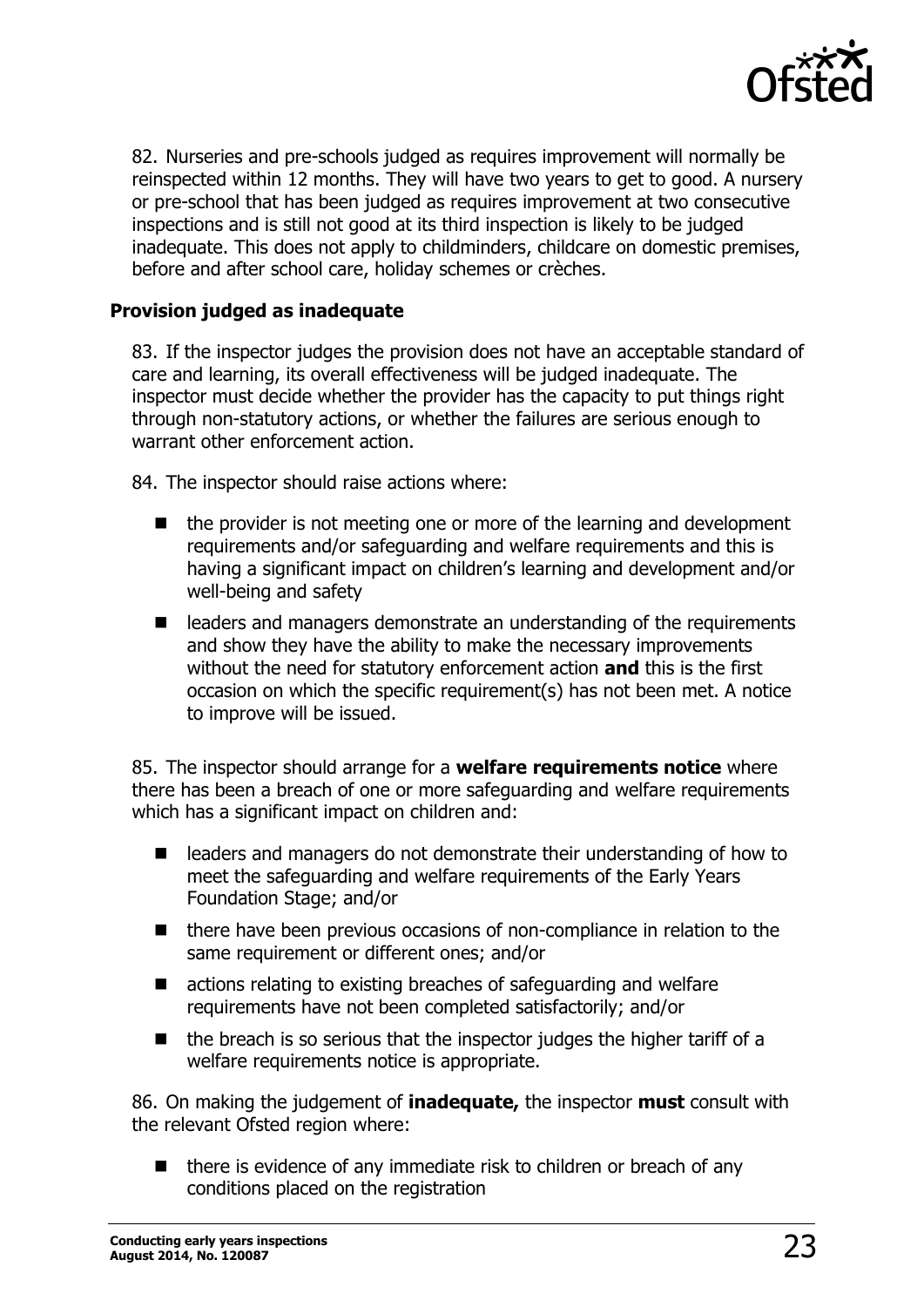

- previous concerns about the registered provision have not been dealt with in a satisfactory way by the provider, including the failure to take satisfactory action to meet actions and/or welfare requirements set at a previous visit
- $\blacksquare$  application of the enforcement tariff<sup>15</sup> shows that a welfare requirements notice is required
- $\blacksquare$  there is a failure to notify Ofsted of a significant event and/or meet a condition of registration
- the inspector considers Ofsted may need to take other legal action such as a cancellation or prosecution
- $\blacksquare$  the provider shows insufficient understanding of the responsibility to meet the safeguarding and welfare and/or learning and development requirements of the Early Years Foundation Stage
- the last inspection resulted in a judgement of inadequate overall effectiveness.

87. The purpose of the consultation with the Ofsted region is to allow a professional exchange about whether enforcement action should be taken and what type, and the kind of monitoring that will be required. The compliance, investigation and enforcement (CIE) handbook has more information about the enforcement options available, and the arrangements for following up enforcement activity. The discussion between the inspector and the region will determine what will be written in the inspection report about the enforcement action.

88. All provision judged inadequate will be monitored, and re-inspected within six months. During the monitoring process Ofsted may take further enforcement action if there is no improvement.

#### <span id="page-23-0"></span>**Failure to notify Ofsted and/or meet conditions of registration**

89. It is an offence to fail to notify Ofsted of a significant event, or fail to comply with a condition of registration. Where the inspector finds such non-compliance s/he must refer to the CIE handbook and liaise with the region. The inspector must also refer to any failure in the leadership and management section of the inspection report.

#### <span id="page-23-1"></span>**Concerns and complaints about the inspection**

90. To ensure that inspection is productive and beneficial, it is important that the inspector and the provider establish and maintain appropriate working

 $\overline{a}$ 

 $15$  There is more information on the enforcement tariff and how to apply it in the decision-making chapter of the Compliance, investigation and enforcement handbook, Ofsted, 2014; [www.ofsted.gov.uk/resources/ciehandbook.](http://www.ofsted.gov.uk/resources/compliance-investigation-and-enforcement-handbook)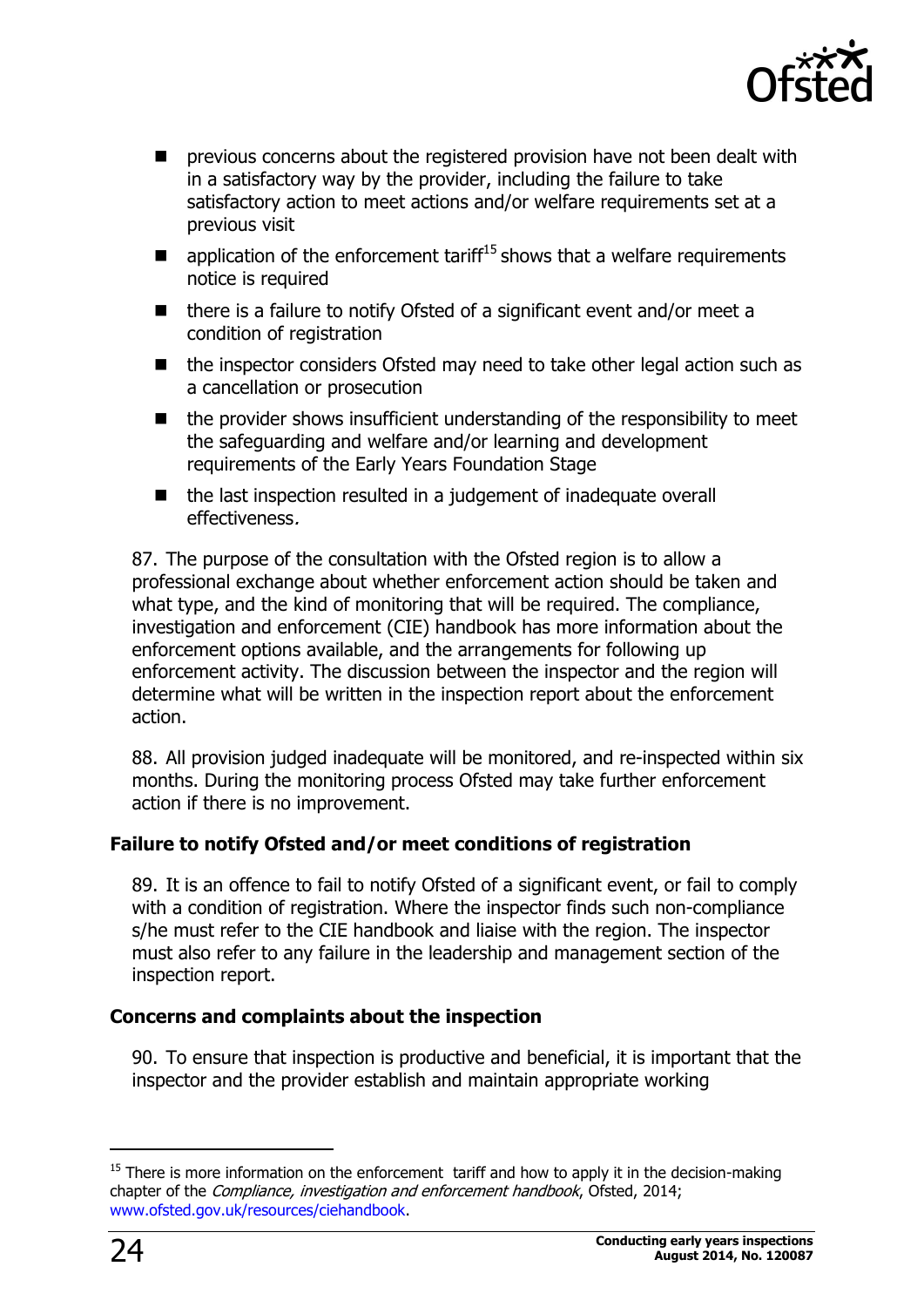

relationships based on courtesy and professional behaviour. Inspectors are expected to uphold the code of conduct.<sup>16</sup>

#### **Handling concerns and complaints during the inspection**

91. If a provider raises a concern about the inspection while it is taking place, the inspector should consider it and assess its validity. If the concern is found to be justified, the inspector should do what is possible to redress the problem, seeking advice from the inspection service provider where necessary. Any concerns raised and actions taken to redress any problems should be recorded in the inspector's evidence.

92. If the provider is dissatisfied with the inspector's response, or wishes to take the complaint further, the inspector should ensure that the provider is informed of the procedures for making complaints.

# <span id="page-24-0"></span>**Particular considerations**

#### <span id="page-24-1"></span>**Post-registration inspections**

93. Inspectors carry out inspections of newly registered childminding or childcare within seven months of registration unless there are no children on roll. These inspections do not differ from any other inspections of the Early Years Foundation Stage.

94. It is unlikely that providers will be able to demonstrate rigorous selfevaluation, a sustained capacity for improvement or the progress children make over time at a post-registration inspection, and this will have an impact on the grades awarded. Unless the provision has had to re-register because of a change in its legal status, it is most unlikely that the provision will achieve an inspection grade of outstanding.

### <span id="page-24-2"></span>**Educational and philosophical approaches**

95. Ofsted does not have a preferred style of teaching. Providers do not have to work to a prescribed method of teaching. The choice of teaching methods is a decision for providers. The inspector will judge the quality of the provision in relation to the impact it has on children's learning, development and well-being.

96. Some provision will be exempt from some aspects of the learning and development requirements of the Early Years Foundation Stage, and inspectors should find out if this is the case at the inspection after reviewing the associated paperwork.

97. Where provision subscribes to a particular approach – for example, Steiner,  $17$ Montessori<sup>18</sup> or High/Scope, or it adheres to a particular faith – inspectors must be

j

<sup>&</sup>lt;sup>16</sup> Framework for the regulation of provision on the Early Years Register (120288), Ofsted, 2014; [www.ofsted.gov.uk/resources/120288.](http://www.ofsted.gov.uk/resources/framework-for-regulation-of-provision-early-years-register)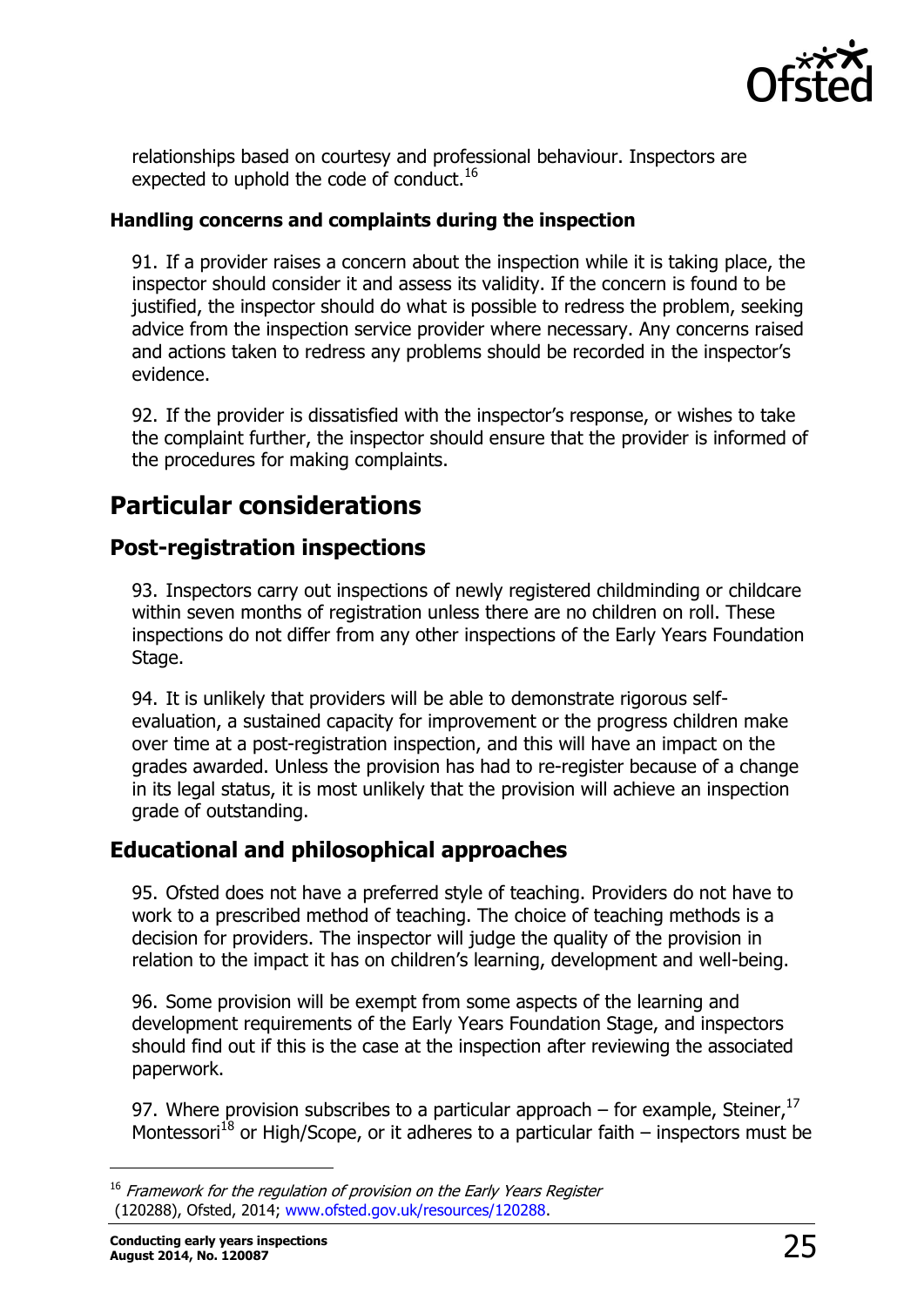

familiar with this method and respect any cultural customs. Where relevant, inspectors should state the type of educational or philosophical approach which the provision uses in the report section, 'Information about the setting'.

#### <span id="page-25-0"></span>**Provision that primarily educates children in their home language**

98. Childminders and group provision that primarily educates children in their home language must demonstrate to inspectors that childminders, providers and any assistants or staff have a sufficient grasp of English to ensure the well-being of the children in their care. For example, providers must demonstrate they can summon emergency help in English where necessary, keep certain records required by the Early Years Foundation Stage in English and share them with inspectors. They must also be able to read and understand instructions such as safety instructions, information about the administration of medication and information about food allergies.

99. As part of the learning and development requirements, providers must also ensure that children have sufficient opportunities to learn and reach a good standard in English language during the Early Years Foundation Stage. Practitioners must assess children's communication and language skills, and early literacy skills in English. Where children are not developing a good standard in spoken English or in their emergent writing and literacy skills in English, inspectors should consider the impact on children's progress and whether this leads to a judgement that the overall quality of the provision is inadequate.

## <span id="page-25-1"></span>**Before/After school care and holiday provision**

100. Although providers who offer this type of care do not have to meet the learning and development requirements, inspectors will still need to make a judgement about how well the setting meets the needs of the range of children who attend. While providers are not required to deliver the educational programmes and monitor children's progress, children still need to develop skills that will enable them to learn effectively and be ready for school.

101. While staff may not be required to have any specific qualifications, inspectors will need to observe the quality of interactions between practitioners and children and ascertain practitioners' understanding of how children learn.

 $\overline{a}$ 

<sup>&</sup>lt;sup>17</sup> Guide to the Early Years Foundation Stage in Steiner Waldorf Early Childhood settings is available from the Foundation Years website: [www.foundationyears.org.uk/2011/10/guide-to-the-early-years](http://www.foundationyears.org.uk/2011/10/guide-to-the-early-years-foundation-stage-in-steiner-waldorf-early-childhood-settings/)[foundation-stage-in-steiner-waldorf-early-childhood-settings.](http://www.foundationyears.org.uk/2011/10/guide-to-the-early-years-foundation-stage-in-steiner-waldorf-early-childhood-settings/)

<sup>18</sup> Guide to the Early Years Foundation Stage in Montessori Settings is available from the Foundation Years website: [www.foundationyears.org.uk/2011/10/guide-to-the-early-years-foundation-stage-in](http://www.foundationyears.org.uk/2011/10/guide-to-the-early-years-foundation-stage-in-montesorri-settings/)[montesorri-settings/.](http://www.foundationyears.org.uk/2011/10/guide-to-the-early-years-foundation-stage-in-montesorri-settings/)